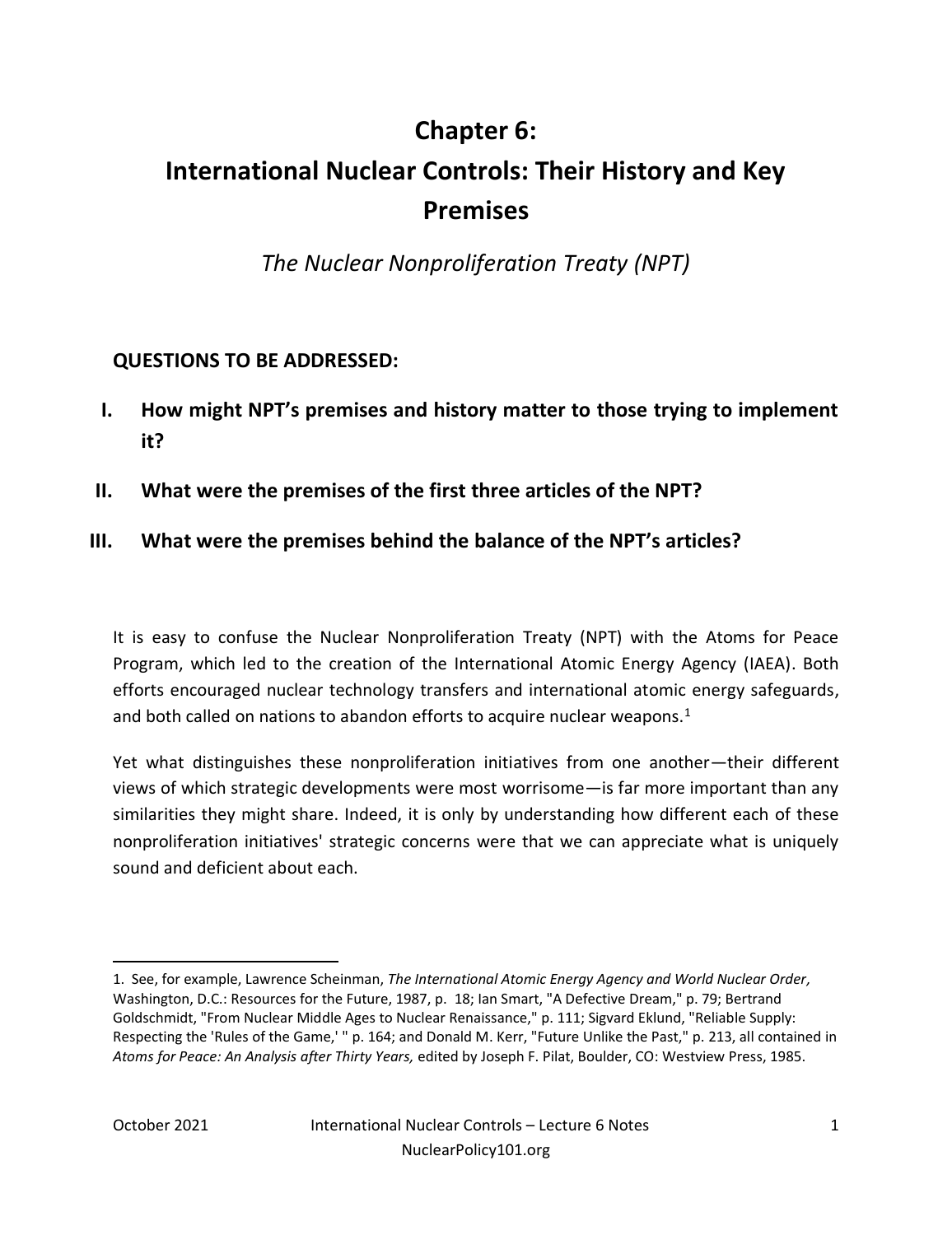The Atoms for Peace Program was originally designed to reduce the threat supposedly posed by



nuclear arsenals large enough to knockout most of America's major cities In contrast, the negotiators of the NPT divided their attention between averting catalytic and accidental nuclear wars that could arise from the further spread of nuclear weapons and preventing unauthorized and accidental nuclear use that might come with the further build-up of the superpowers' nuclear arsenals.

Figure 1: an example of one weapon capable of starting an unauthorized war is the Davy Crockett

The Atoms for Peace Program originally hoped to prevent Russia from acquiring a massive-knockout-

blow-sized nuclear stockpile by getting Moscow to compete with the United States in the export of "peaceful" nuclear programs and nuclear fuel to the developing world. The program failed to focus on the threats posed by the spread of just a few weapons by smaller states and actively promoted the global spread of dual-use nuclear technologies. As a result, it accelerated realization of the nuclear proliferation threats the world now faces.

The NPT's proliferation legacy is more ambiguous. Because it originally focused on preventing the spread of just a few weapons to smaller states and spotlighted the technical connection between "peaceful" civilian and military nuclear programs, the treaty has helped prevent the spread of nuclear weapons to additional states. Midway through the treaty's negotiation, though, the treaty's authors focused on holding the nuclear superpowers acquisition of ever more nuclear weapons hostage to the threat of smaller states acquiring nuclear weapons of their own. As a result, the negotiators recognized an "inalienable" right to peaceful nuclear energy, which they left largely undefined regarding producing nuclear explosive fuels. They also made withdrawal from the treaty relatively easy.

Besides helping to distinguish the NPT from the Atoms for Peace Program, understanding the NPT's primary goals also is critical to understanding the treaty itself. In fact, understanding how the treaty's objective changed during its negotiation is essential to understanding how the treaty's terms are at odds at one another.

Those who first backed the treaty's negotiation in the late 1950s were primarily concerned with how horizontal proliferation (i.e., the spread of nuclear weapons to other nations) might catalyze nuclear wars between the superpowers or smaller states. This gave rise to the treaty's prohibitions and safeguards against sharing, accepting, or developing nuclear weapons and the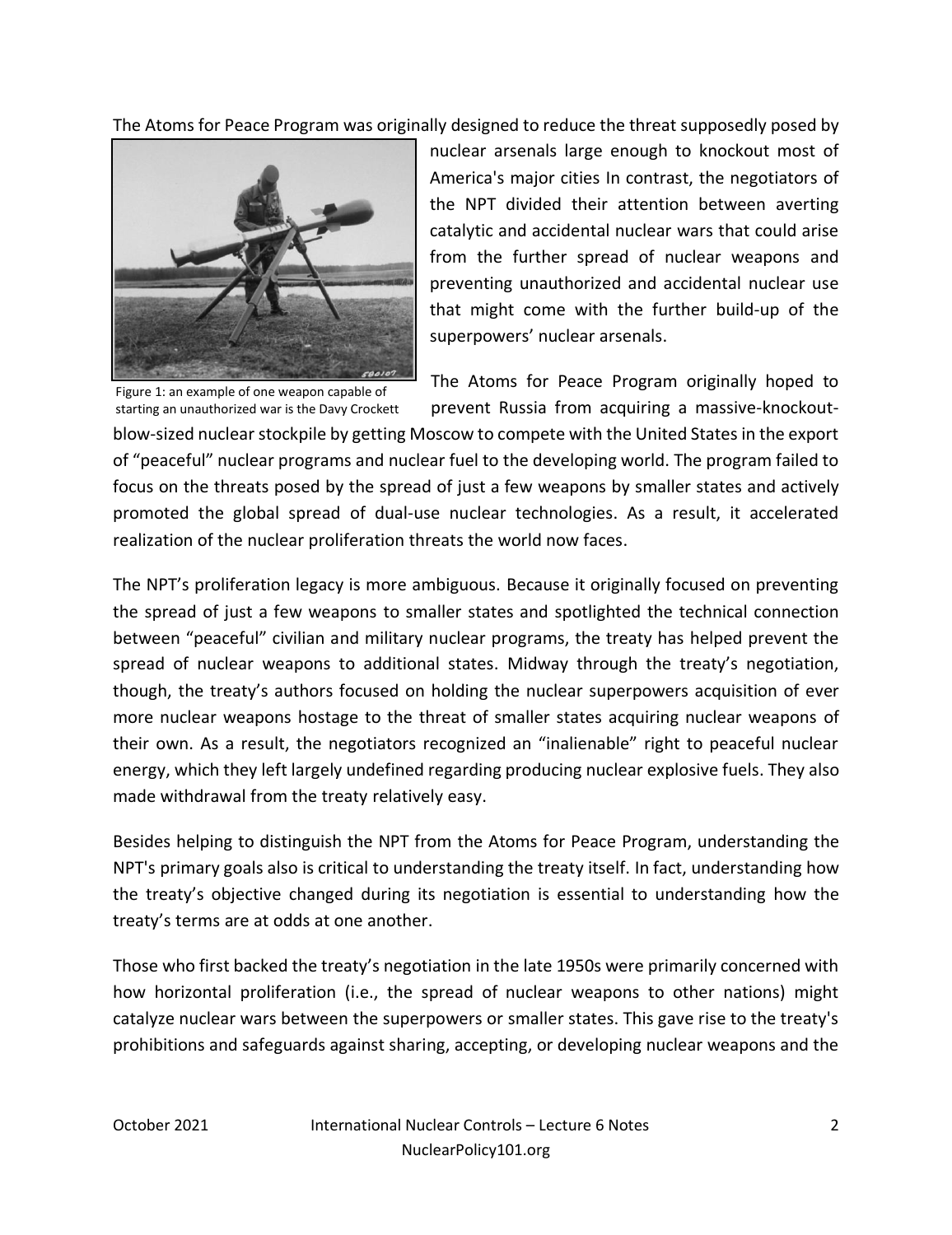means to make them (Articles I, II, and III of the NPT).

A decade later, however, when the treaty's negotiation was nearly complete, the negotiators became preoccupied with how increasing vertical proliferation (the quantitative and qualitative improvement of the superpowers' strategic arsenals) might lead to unauthorized or accidental nuclear wars and prompt other nations to go nuclear. They believed that any state could deter another with a relatively small, finite number of nuclear weapons, but argued that all nations would be better off if they foreswore nuclear arms and promoted the peaceful uses of nuclear energy instead. This gave rise to treaty provisions stipulating that the nuclear weapons powers should share "peaceful" nuclear technology with the world's nonweapons states without reservation (Articles IV and V), to enter into good faith negotiations on effective measures to end the arms race (Article VI), and, if nonnuclear states felt threatened, to leave the treaty and acquire nuclear weapons of their own (Article X).

Both the NPT's strategic concern with horizontal proliferation and its faith in finite deterrence are reflected in the NPT. As result, to make sense of the treaty one must choose which concern — fear of nuclear weapons spreading or fear of superpower nuclear arms racing — should control its interpretation. Currently, the most popular view of the NPT is that it rests equally on three pillars: 1. sharing peaceful nuclear technology, 2. promoting nonproliferation controls, and 3. advancing disarmament. Promoting this view, although diplomatically convenient, masks the conflict between the two different concerns — preventing catalytic wars and ending nuclear competitions — that drove NPT negotiations and still dominate its implementation today.

# **The Irish Resolution and the First NPT Bargain**

In the late 1950s, experts who worried about nuclear proliferation were hardly concerned about the spread of nuclear materials and specialized equipment to states such as North Korea or Iran. Instead, they focused on the actual and proposed U.S. transfer of nuclear weapons to Germany and members of the North Atlantic Treaty Organization (NATO) under what were called "dual key" control arrangements. Under these arrangements, the Eisenhower administration began deploying nuclear artillery in Europe for use by NATO forces. The United States retained custody of the nuclear artillery warheads, while U.S. and NATO armies were given nuclear-capable artillery tubes. If an occasion arose when the U.S. president decided use of nuclear artillery was necessary, he could order the release of the nuclear warheads to the NATO commander, and then the commander of the NATO member where the artillery was deployed would give

October 2021 International Nuclear Controls – Lecture 6 Notes 3 NuclearPolicy101.org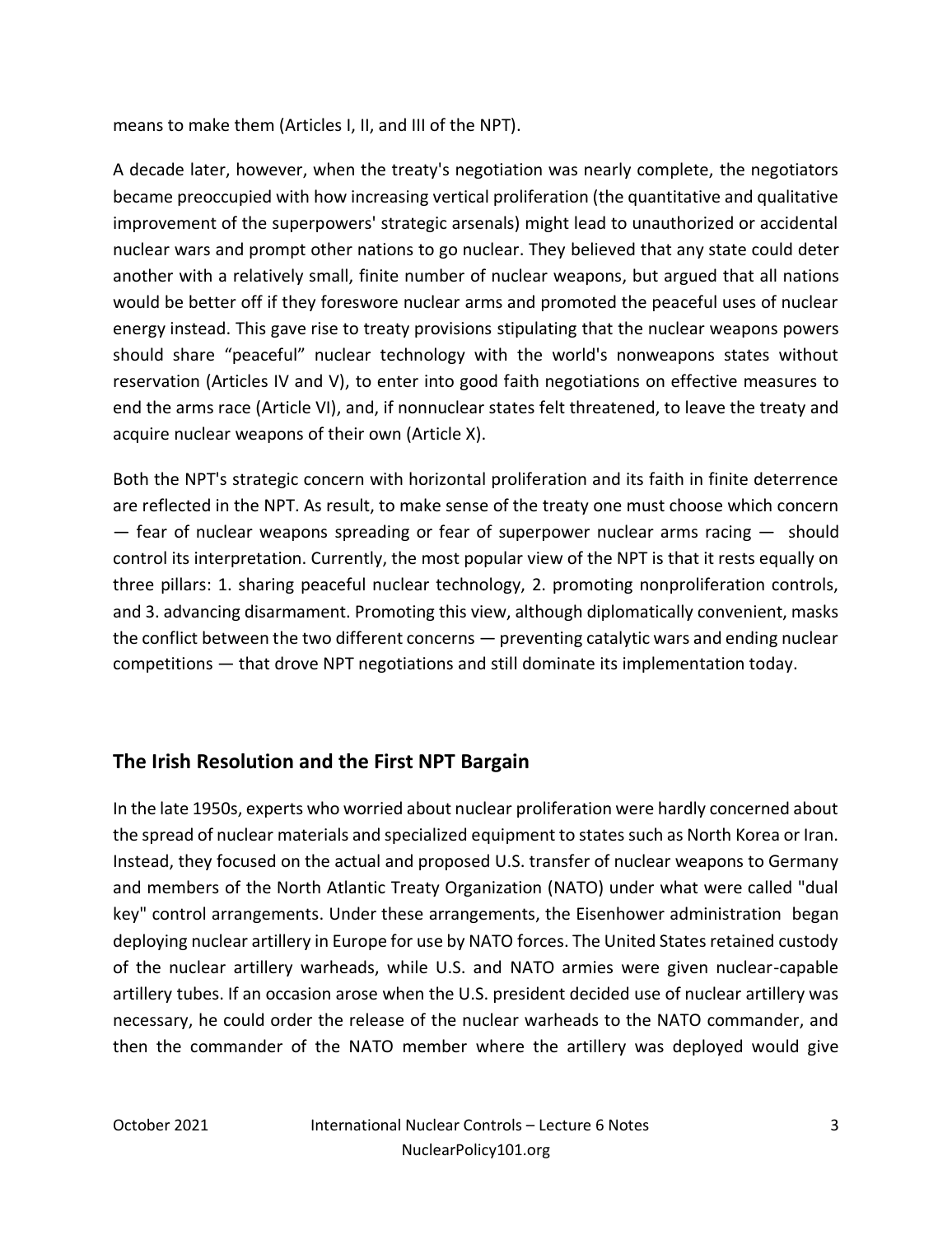authority to release use of the nuclear-capable artillery tubes. Following this model, the United States deployed nuclear weapons to U.S. and NATO ground and air forces.

Warsaw Pact members and the world's neutral powers protested that U.S. authority over these weapons was less than complete. In 1956 and 1957, the Soviet Union objected to the U.S. stationing nuclear weapons in Germany. The Soviet Union also proposed a ban on the employment of nuclear weapons of any sort in Central Europe.<sup>2</sup> The United States, meanwhile, submitted a draft disarmament plan before the UN Disarmament Commission in which U.S. control of nuclear weapons could be transferred to NATO allies, and, if necessary, used to fend off an armed attack.<sup>3</sup>

Concern over such transfers was heightened further when, in 1958, the U.S. Congress passed an amendment to the U.S. Atomic Energy Act that permitted the transfer of weapons materials, design information, and parts to nations that had "made substantial progress in the development of nuclear weapons."<sup>4</sup> Also, with the continued transfer of nuclear weapons to NATO, U.S. control arrangements became less rigid: One congressional investigation discovered German aircraft loaded with nuclear weapons that were fueled, ready to take off at a moment's notice.<sup>5</sup>

This trend toward more lax U.S. restraints on nuclear weapons "sharing" came as progress toward disarmament negotiations in the UN reached an impasse. The United States and the Soviet Union had agreed to a voluntary moratorium on nuclear testing in the fall of 1958, but the United States and its allies tied their continued adherence to this test ban on the progress being made toward disarmament and a general easing of East-West tensions. Last, but hardly least, the United States and the Soviet Union had threatened or considered using nuclear weapons against one another on at least eight separate occasions from 1953 to 1958.<sup>6</sup>

<sup>2.</sup> See "Soviet Proposal Introduced in the Disarmament Subcommittee: Reduction of Armaments and Armed Forces and the Prohibition of Atomic and Hydrogen Weapons, May 18, 1957," in U.S. Department of State, *Documents on Disarmament, 1945-1959,* Washington, D.C.: USGPO, 1960, Vol. 2, pp. 756-57.

<sup>3.</sup> See "Western Working Paper Submitted to the Disarmament Subcommittee: Proposals for Partial Measures of Disarmament, August 29, 1957," in U.S. Department of State, *Documents on Disarmament, 1945-1959,* Vol. 2, p. 879.

<sup>4.</sup> The Atomic Energy Act of 1954, U.S. Code secs. 54, 64, 82, 91(c), 92 as amended (1954).

<sup>5.</sup> See George Bunn, *Arms Control by Committee: Managing Negotiations with the Russians,* Stanford, CA: Stanford University Press, 1992, p. 62.

<sup>6.</sup> The Eisenhower administration had threatened to use or consider using nuclear weapons to end the Korean War in 1953, to save the French in Vietnam in 1954, to save the Republic of China in 1954, 1955, and 1958, and to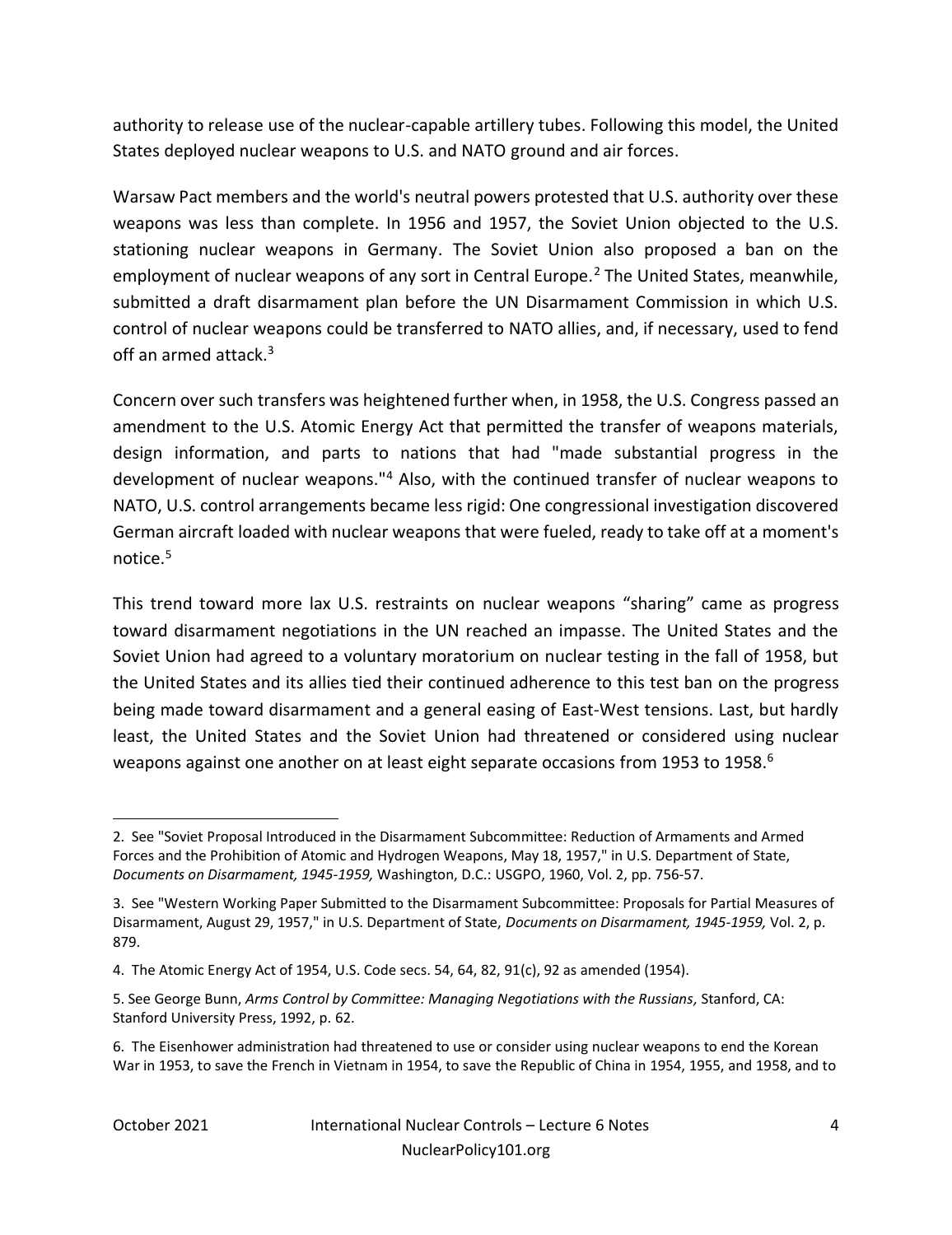

Figure 2: Irish Foreign Minister Frank Aiken

It was against this backdrop that Irish Foreign Minister Frank Aiken offered a draft resolution concerning the "Further Dissemination of Nuclear Weapons" before the First Committee of the UN General Assembly on October 17, 1958. The resolution was quite modest, It recognized that "an increase in the number of states possessing nuclear weapons may occur, aggravating international tensions" and would make disarmament "more difficult." Foreign Minister Aiken went on to recommend that the General Assembly establish an ad hoc committee to study the dangers inherent in the further dissemination of nuclear weapons.

Aiken offered to amend the resolution to urge parties of the UN's disarmament talks not to furnish nuclear weapons to any other nation while the negotiations were under way. He also encouraged other states to refrain from trying to manufacture nuclear weapons. Western support for such an amendment, though, was thin. On October 31, 1958, Aiken withdrew the resolution when it became clear that no NATO nation (including the United States) was yet ready to endorse the initiative.<sup>7</sup>

The following year, however, Aiken submitted a slightly revised version of the resolution to the General Assembly, making it clear that the proposal was a minimal proposition to which all parties ought to agree:

[It was] hardly realistic [to expect any] early agreement on the abolition of nuclear weapons…But what we can do is to reduce the risks which the spread of these weapons involves for this generation, and not to hand on to our children a problem even more difficult to solve than that with which we are now confronted...If no such agreement is made, they [the nuclear powers] may well be forced by mutual fear and the pressure of

prevent any invasion of Kuwait in 1958. Atomic howitzers also were deployed by U.S. forces landing in Lebanon in 1958, and Russia threatened the use of nuclear weapons to end the Suez crisis in 1956. See Peter Lyon, *Eisenhower: Portrait of the Hero,* Boston: Little, Brown and Company, 1974, pp. 534, 541, 583, 606, 610, 624, 639- 40, 719, 775-76, 784.

<sup>7.</sup> The resolution initially passed with thirty-seven affirmative votes, but forty-four nations—including the United States, the United Kingdom, Italy, Japan, France, Greece, Belgium, Turkey, and the Netherlands—abstained. See "Irish Draft Resolution Introduced in the First Committee of the General Assembly: Further Dissemination of Nuclear Weapons, October 17, 1958," in U.S. Department of State, *Documents on Disarmament,* 1945-1959, vol. 2, pp. 1185-86.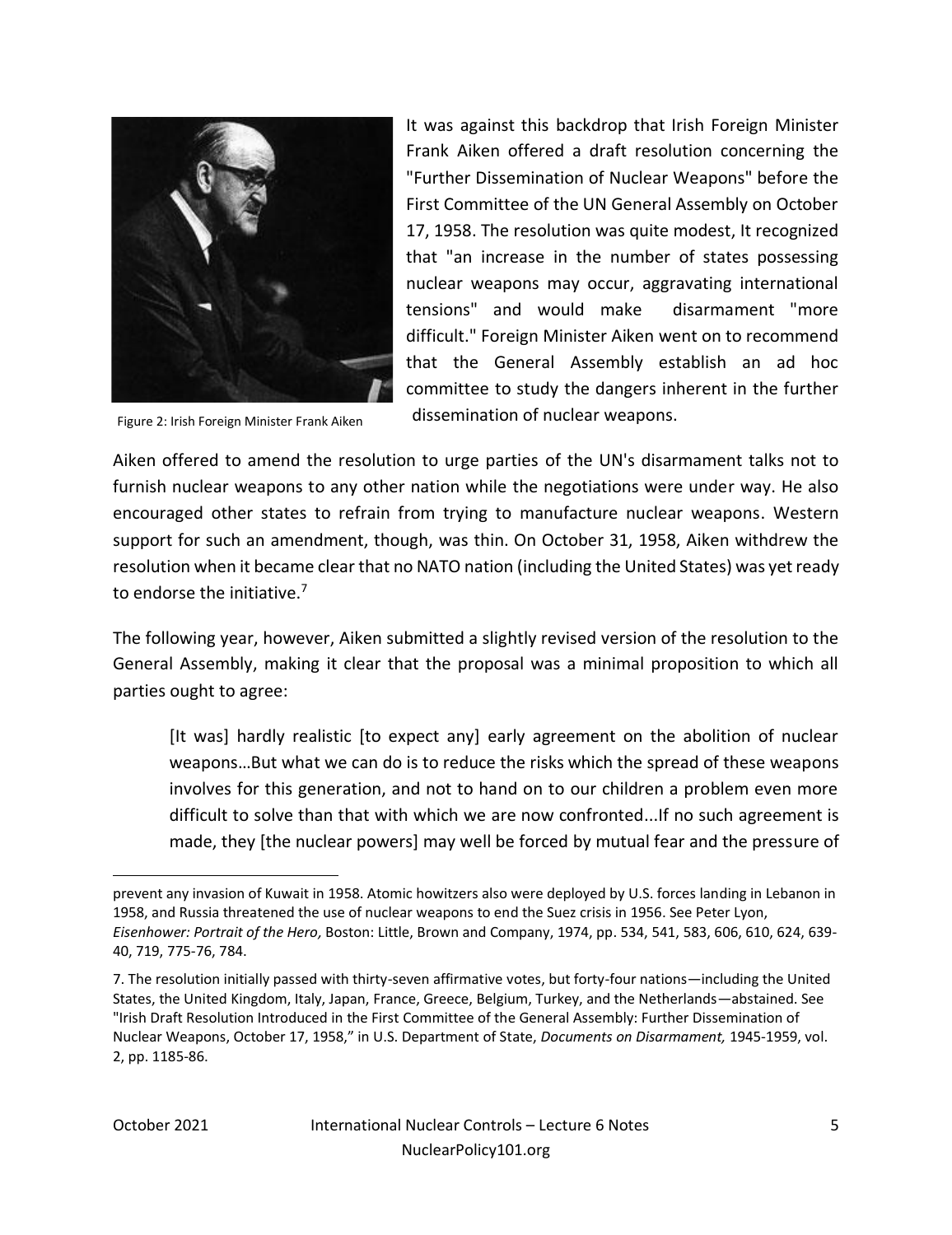their allies, to distribute these weapons, and so increase geometrically the danger of nuclear war.<sup>8</sup>

Why was such nuclear proliferation so dangerous and likely? Aiken gave two reasons. First, without an international nonproliferation agreement, "a sort of atomic *sauve-qui-peut"* was likely, causing states "despairing of safety through collective action," to seek nuclear weapons of their own. This trend was likely to get worse, since, in Aiken's view, there was "no conceivable addition" to the list of countries possessing nuclear weapons that would not undermine the pattern of regional and world politics that had "given the world the uneasy peace of the last few years."<sup>9</sup> Aiken made this same point even more graphically several years later:

The sudden appearance of nuclear weapons and their almost instantaneous long-range delivery systems in a previous non-nuclear state may be tantamount, in the circumstances of the world today, to pushing a gun through a neighbor's window ... it may even be regarded as an act of war by neighboring countries who have not the second strike nuclear capacity possessed by great nuclear powers ... (who) may be able to eliminate the threat by taking limited measures.<sup>10</sup>

Faced with such nuclear threats, nonweapons states, then, would have cause to acquire nuclear weapons from their nuclear armed allies, who, out of a misguided sense of political convenience, were all too likely to assist. Such cooperation, though, would only give these smaller nations "the power to start a nuclear war, or to engage in nuclear black-mail, conceivably against a former ally." In short, without an international agreement against further nuclear weapons transfers, accidental and catalytic wars would become more likely and nations would drift into "a nightmare region in which man's powers of destruction are constantly increasing and his control over these powers is constantly diminishing."<sup>11</sup>

<sup>8.</sup> See "Statement by Irish Foreign Minister (Aiken) to the First Committee of the General Assembly, September 23 and November 13, 1959," in U.S. Department of State, *Documents on Disarmament* 1945-1959, vol. 2, pp. 1474-78, 1520-26.

<sup>9.</sup> Ibid.

<sup>10.</sup> See "Statement of Irish Foreign Minister (Aiken) to the First Committee of the General Assembly, November 6, 1962," in U.S. Arms Control and Disarmament Agency, *Documents on Disarmament* 1962, Washington, D.C.: USGPO, 1963, pp. 1025-28.

<sup>11.</sup> See "Statement by the Irish Foreign Minister, November 13, 1959," in U.S. Department of State, *Documents on Disarmament 1945-1959*, vol. 2, 1520-26. In this speech, Foreign Minister Aiken attributes these views to Howard Simons, cited in note 13.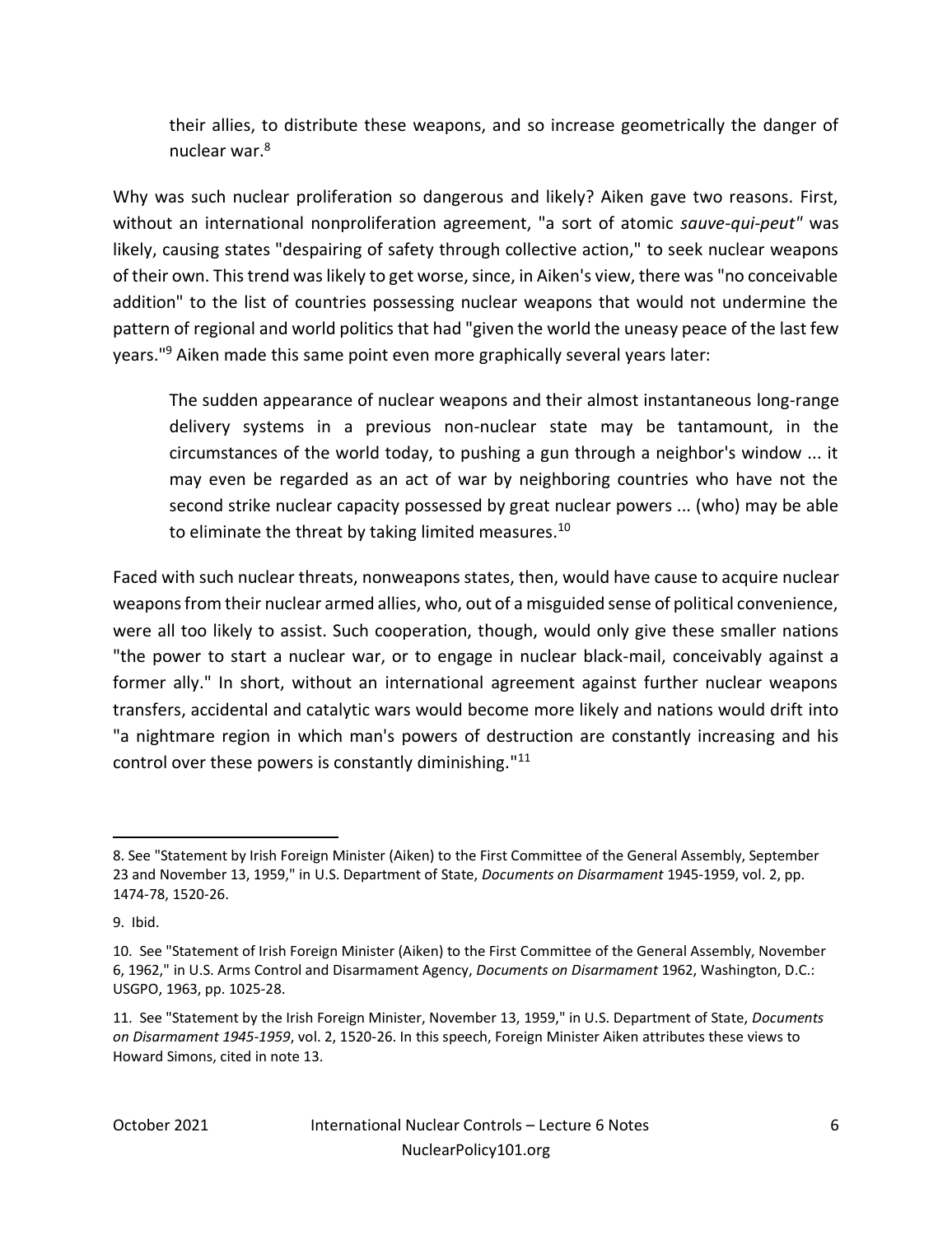Aiken's second reason for believing the pace of proliferation would increase was the growing availability of civil nuclear reactor technology. As he explained before the UN, nuclear explosive plutonium was a direct by-product of nuclear electrical power reactors, and these generators were now being built in nonweapons states. As such, it would become increasingly difficult for the governments of these countries to "resist domestic pressure to take the further step of producing nuclear weapons" on the "grounds of economy and security, if not for considerations of prestige."<sup>12</sup> Thus, the twin structures of Aiken's proposal: Weapons states should not assist nonweapons states in acquiring nuclear weapons, and nonweapons states should refrain from acquiring them.



These views, although radical, were hardly unique. In fact, Aiken's arguments reflected the views of America's academic elite and were drawn, in large part, from an American Academy of Arts and Sciences report on the future of arms control. Subsequently published by the National Planning Association, this study, *The Nth Country Problem: A World Wide Survey of Nuclear Weapons Capabilities,* was previewed in *Daedalus* and *The Bulletin of the Atomic Scientists.* The report eventually was highlighted in a separate National Planning Report published in May 1958 entitled *1970 Without Arms Control*. 13

Figure 3: The 1958 report titled *1970 Without Arms Control*

The study maintained that "the problem of achieving international arms control will become vastly more difficult

when the three powers having nuclear weapons are joined by a fourth, and then a fifth, and possibly more."<sup>14</sup> Further proliferation would also make nuclear war more likely. As Aiken noted before the UN, quoting from The National Planning Report:

The possibility of accidental or of unauthorized use of atomic weapons will increase. Irresponsible "mischief-making" by one small nation could catalyze a nuclear conflict

<sup>12.</sup> Ibid.

<sup>13.</sup> See David Inglis, "The Fourth Country Problem: Let's Stop at Three," *Bulletin of the Atomic Scientists,* January 1959, pp. 22-26; Howard Simons, World-Wide Capabilities for Production and Control of Nuclear Weapons," *Daedalus* Vol. 88, No. 3, Summer 1959, pp. 385-409; William C. Davidson, Marvin I. Kalkstein, and Christophe Hohenemser, *The Nth Country Problem and Arms Control,* Washing on D.C.: National Planning Association, January 1960, p. 108; and National Planning Association, *1970 Without Arms Control,* Washington, D.C.: National Planning Association, May 1958, p. 104.

<sup>14.</sup> National Planning Assoc., *1970 Without Arms Control, p.* 10.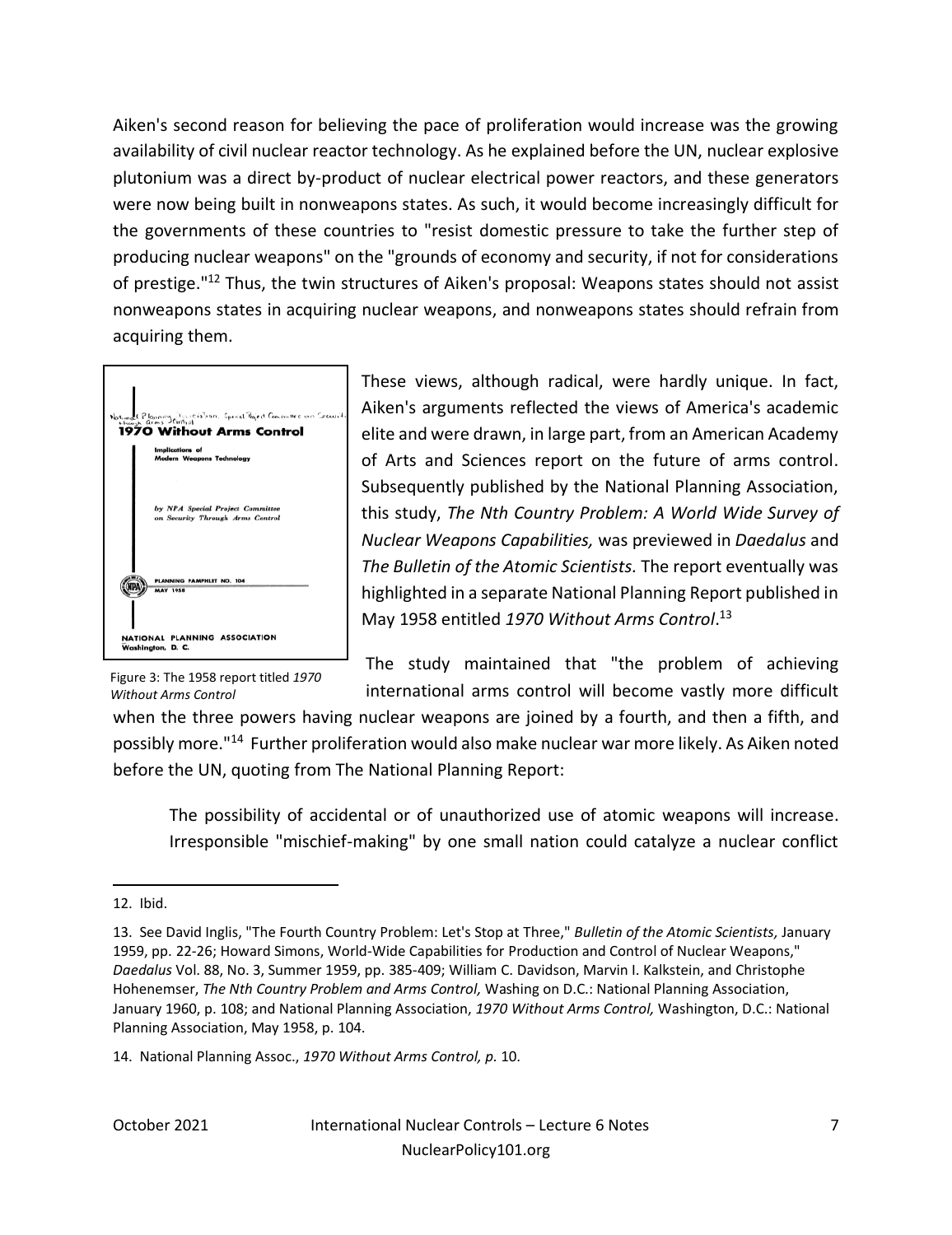between larger powers, or might cause preexisting nonnuclear hostilities to escalate into nuclear hostilities.<sup>15</sup>

This instability, the report argued, was being aggravated by the nuclear superpowers' introduction of "quick reaction" ballistic missile delivery systems that "tend to be inflexible so that full-scale war may grow out of inadvertencies or deliberate mischief."

These trends would make it "even more difficult to achieve and enforce arms control agreements, and much harder to inspire confidence in their effectiveness."<sup>16</sup> Whatever else nuclear weapons and nonweapons states might do to control the nuclear threat, then, it was in neither groups' interest to see nuclear weapons spread.<sup>17</sup> The study also emphasized that progress against nuclear proliferation was only possible in the context of larger disarmament arrangements such as a comprehensive test ban and a military production cut-off backed by an effective international inspection system.<sup>18</sup>

These points together would shape an entire decade of NPT negotiations. Initially, however, Aiken chose only to emphasize the need to block the further horizontal spread of nuclear weapons to additional nations. At first, he actually downplayed the dangers of continued superpower nuclear competition and denigrated demands to compensate nonweapons states for their forbearance in acquiring nuclear weapons of their own.

He conceded nonweapons nations might believe it was discriminatory to have to open up their nuclear activities to international inspections, while nuclear weapons nations did not. But this, Aiken insisted, was mistaken thinking. Instead, nonweapons states ought to welcome such inspections, asthey could serve as a verification test bed for regional arms control arrangements (e.g., European nuclear weapons-free zones) and super power disarmament (e.g., the fissile material cut-off treaty), which most states claimed they favored.<sup>19</sup>

As for making superpower nuclear disarmament a quid pro quo for getting nonweapons states to back a nuclear nonproliferation treaty, Aiken believed this was also a unwarranted. The key

<sup>15.</sup> Davidson, et al., *The Nth Country Problem and Arms Control,* xi.

<sup>16.</sup> Ibid.

<sup>17.</sup> See, for example, the conclusion in Simons, "World-Wide Capabilities," p. 407

<sup>18.</sup> See the findings in Davidson, et al., *The Nth Country Problem and Arms Control,* xix.

<sup>19.</sup> See "Statement by the Irish Foreign Minister, November 13, 1959," in U.S Department of State, *Documents on Disarmament 1945-1959,* vol. 2, 1520-26; and "Statement of Irish Foreign Minister, November 6, 1962," in U.S. Arms Control, *Documents on Disarmament 1962*, pp. 1025-28.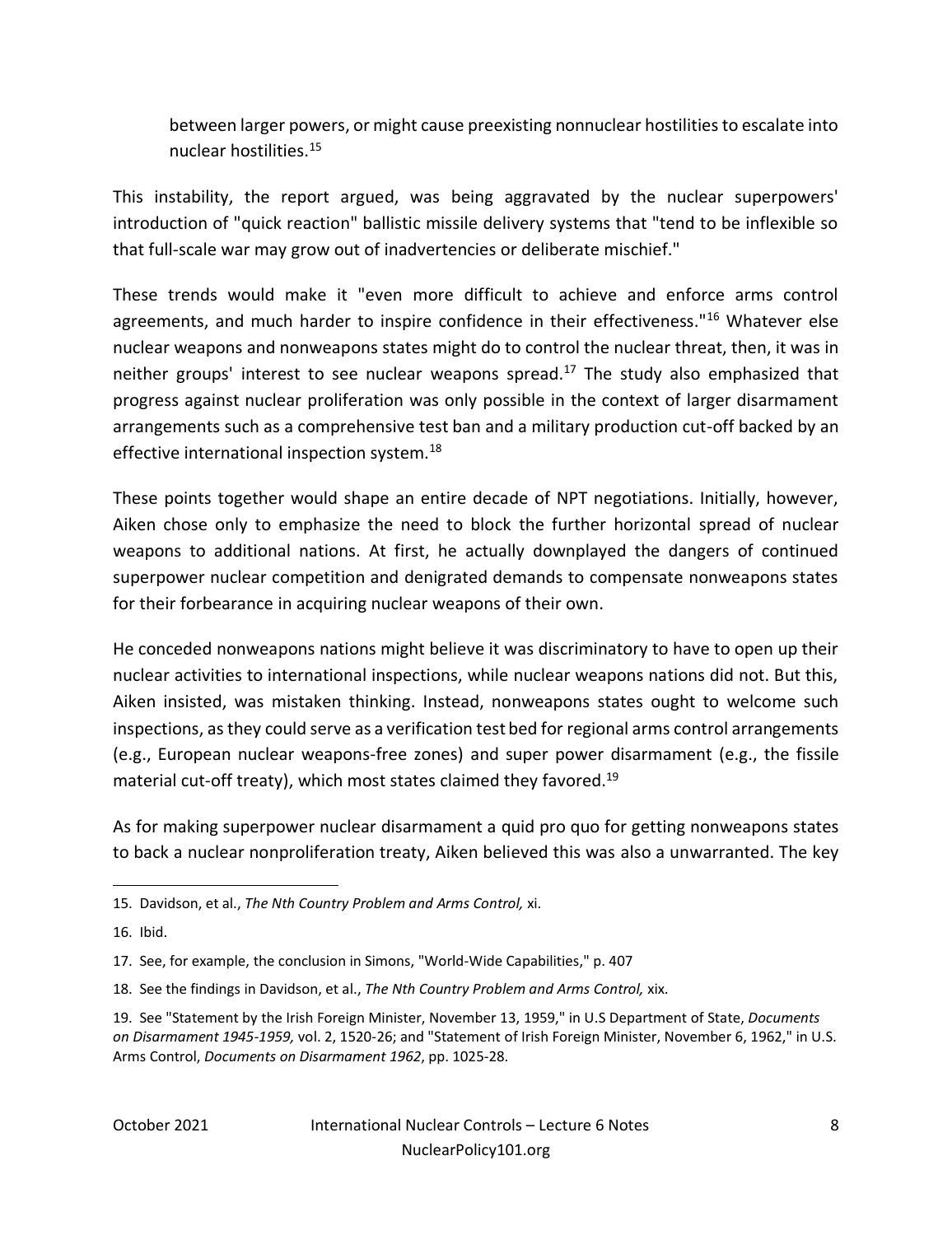reason for demanding a nonproliferation treaty, after all, was to address the threat horizontal proliferation posed to enhance the prospects for nuclear disarmament. More important, the threat of nuclear war posed by the superpowers was pliable: Although "fraught with danger," Aiken argued, it was a threat "which we have managed to live with for a number of years" and for which "techniques" had been developed to deal with.<sup>20</sup> As such, instead of demanding nuclear disarmament first, the proper initial objective should be to get the superpowers to stop spreading nuclear weapons and to get nonweapons states to forswear acquiring them.

All of this should have reassured the United States and its allies. Initially though, they had misgivings. As has already been noted, most NATO nations abstained when the Irish resolution was first put to a vote in 1958. In 1959, the Soviet Union opposed the resolution, complaining that it was too permissive. As drafted, it would have allowed the United States to transfer nuclear weapons to European soil so long as the United States "retained control" of the weapons. France, meanwhile, abstained, arguing that the transfer of fissionable materials and nuclear weapons was difficult to control, and that the real problem was how to end their manufacture. At the time, France was developing its own nuclear arsenal and assisting the Israelis in acquiring nuclear weapons.<sup>21</sup>

As for the United States, it actually decided to support the 1959 Irish resolution. Yet, when the resolution was modified in 1960 to call upon the weapons states to declare their intention to "refrain from relinquishing control of such weapons to any nation not possessing them and from transmitting to it the information necessary for their manufacture," the United States again objected as it would have interfered with U.S.- British nuclear weapons cooperation.

Also, the United States was pushing the idea of giving NATO members nuclear missile-armed submarines to create a nuclear Multilateral Force (MLF). In 1960, U.S. officials feared the proposed nonproliferation resolution would jeopardize this initiative. As such, the United States raised a number of sweeping objections. The 1960 resolution failed to recognize the critical responsibility of the nuclear weapons nations. How could the Irish could expect other nations to forgo nuclear weapons if the weapons states refused to end their own nuclear build-up? A commitment of indefinite duration of the sort the resolution called for, U.S. officials complained,

<sup>20.</sup> See "Statement by the Irish Foreign Minister, November 13, 1959," in U.S. Department of State, *Documents on Disarmament 1945-1959,* vol. 2, pp. 1520-26.

<sup>21.</sup> See Lawrence Scheinman, *Atomic Energy Policy in France under the Fourth Republic,* Princeton, NJ: Princeton University Press, 1965, p. 183 ff.; Avner Cohen, "Stumbling into Opacity: The United States, Israel, and the Atom, 1960-63," *Security Studies* Vol 4, No. 2, Winter 1994, pp. 199-200; and *Israel and the Bomb,* New York: Columbia University Press, 1998, pp. 57-60, 73-75.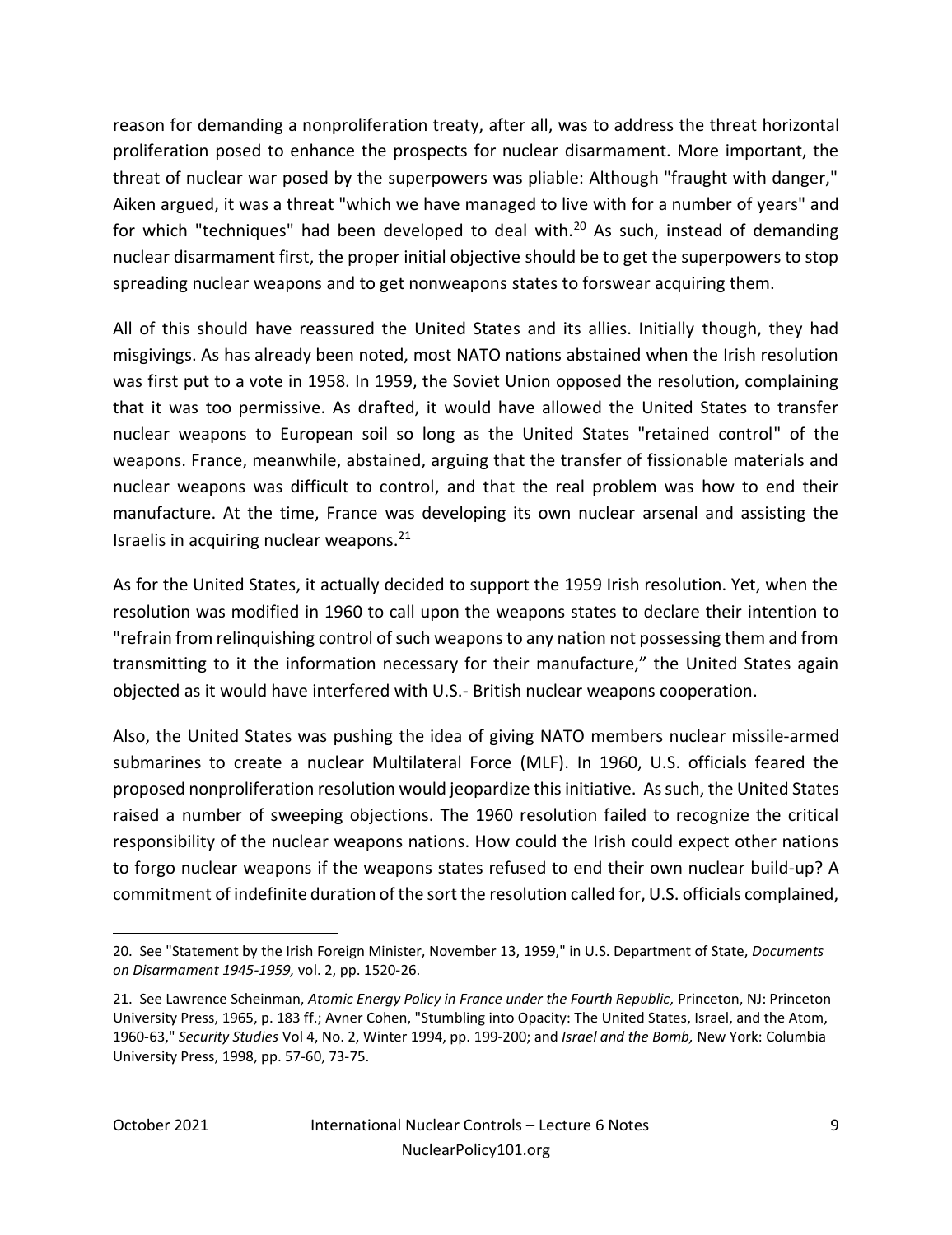was unverifiable.<sup>22</sup> Knowing full well that the United States was raising these concerns to protect their nuclear MLF initiative, the Soviets dropped their previous opposition and backed the 1960 resolution.

This produced a diplomatic impasse. To help break it, in 1961, Sweden submitted a resolution that recommended that

an inquiry be made into the conditions under which countries not possessing nuclear weapons might be willing to enter into specific undertakings to refrain from manufacturing or otherwise acquiring such weapons and to refuse to receive, in the future, nuclear weapons in their territories on behalf of any other country.<sup>23</sup>



Figure 4: Swedish Foreign Minister, Östen Undén, requests study

The resolution was no longer focused on restraining weapons states from "relinquishing control" of nuclear weapons, but on getting nonweapons nations to refuse receiving nuclear weapons in their territories. All of NATO was being asked to stop hosting U.S. nuclear weapons. This was hardly lost on the Soviets, who immediately incorporated the Swedish language (i.e., "refrain from transferring control" and "refuse to admit the nuclear weapons of any other states into their territories") into their own draft treaty for general and complete disarmament in 1962.<sup>24</sup>

Not surprisingly, the United States objected to the Swedish resolution, complaining that it effectively called "into question the right of free nations to join together in collective selfdefense, including the right of self-defense with nuclear weapons if need be." Yet, the United States representative at the UN was equally at pains to emphasize that the United States supported the goal of nonproliferation. His proof: The U.S. Draft Program for General and Complete Disarmament, like the Irish Resolution, required nuclear weapons states to "refrain from relinquishing *control*" of nuclear weapons to nonweapons states.<sup>25</sup>

<sup>22.</sup> See United Nations Department of Political and Security Council Affairs, *The United Nations and Disarmament 1945-1970,* New York: United Nations Publications, 1971, pp. 260-61.

<sup>23.</sup> The Swedish submitted this resolution, 1664 (XVI), December 4, 1961. See ibid., p. 265.

<sup>24.</sup> Ibid.

<sup>25.</sup> See "Statement by the United States Representative (Yost) to the First Committee of the General Assembly: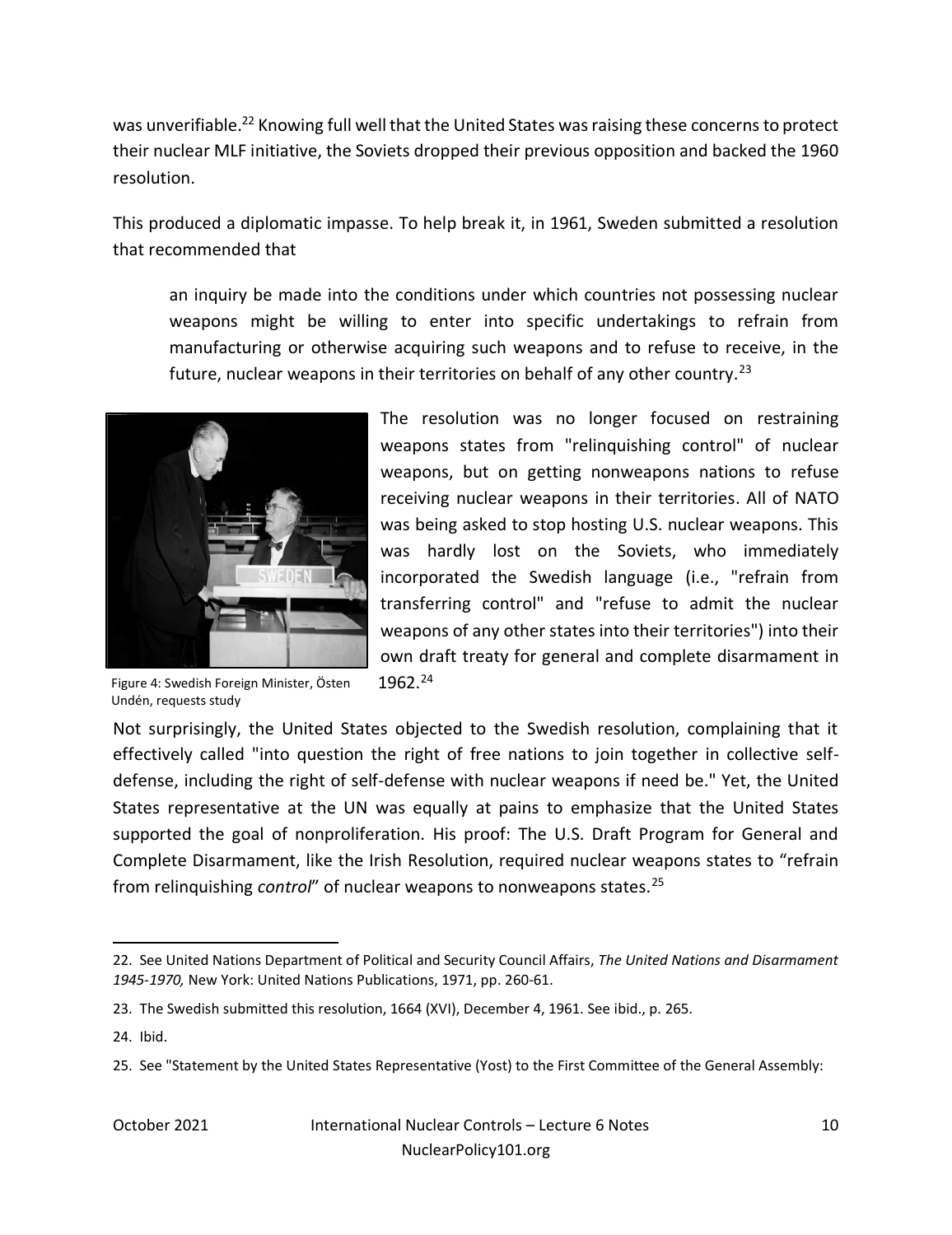For the next four years, the United States continued to insist that it was interested in promoting nuclear nonproliferation.<sup>26</sup> However, it opposed a variety of nonproliferation resolutions backed by the Soviets, Swedes, and others, which it believed would jeopardize existing nuclear sharing arrangements with NATO, including the possibility of creating a MLF nuclear force for a "United States of Europe" that would include Germany.

Ultimately, the United States only backed reaching an international nuclear nonproliferation agreement when it became clear that Germany and other NATO nations were not keen on reaching a MLF agreement. With the MLF initiative disposed of, the United States was able to allay Soviet fears that Washington would not arm Germany with nuclear weapons. This, in turn, facilitated Russian agreement to language that would allow the United States to deploy nuclear weapons to NATO assuming they were kept under U.S. control. With this, the United States was ready to negotiate a nonproliferation treaty.<sup>27</sup>

## **Finite Deterrence and Nuclear Rights**

By this time in early 1966, though, the terms of UN debate over proliferation had changed. In 1958, the horizontal spread of nuclear weapons (and the accidental or catalytic wars this spread might prompt) was seen as the primary threat to world security. At the same time, deterrence between the nuclear superpowers was viewed as being relatively stable. By the early 1960s, the reverse became the common view among arms experts. Now it was the nuclear weapons states' continued efforts to refine and expand their arsenals that was considered to be most likely to precipitate unintended nuclear wars. As India's UN representative put it in 1966:

[The] dangers of dissemination and independent manufacture [of nuclear weapons] pale into the background when one views the calamitous dangers of the arms race which is

Spread of Nuclear Weapons, November 30, 1961," in U.S. Arms Control and Disarmament Agency, *Documents on Disarmament, 1961,* Washington, D.C.: USGPO, 1962, pp. 691-92.

<sup>26.</sup> See, for example, "Statement by ACDA Director Foster to the Eighteen Nation Disarmament Committee: Nondissemination of Nuclear Weapons, February 6, 1964," in U.S. Arms Control and Disarmament Agency, *Documents on Disarmament, 1964,* Washington, D.C.: USGPO, 1965, pp. 32-33. Here, U.S. officials made the case for international nuclear nonproliferation restraint, since without it there "would be no rest for anyone ... no stability, no real security and no chance of effective disarmament" and because the acquisition of nuclear weapons by smaller countries would "increase the likelihood of the great Powers becoming involved in what would otherwise remain local conflicts."

<sup>27.</sup> See Bunn, *Arms Control by Committee,* pp. 66-75.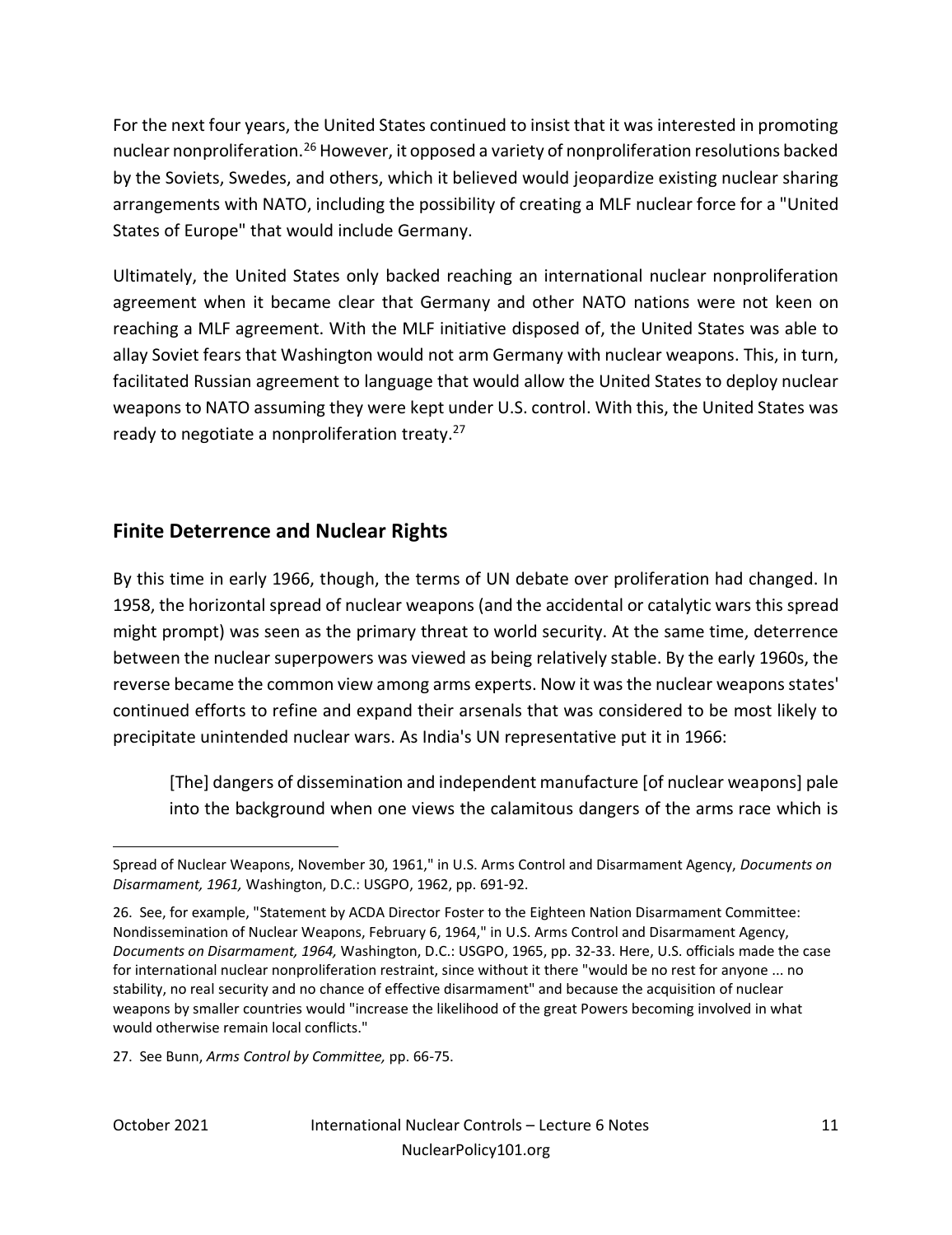developing today as a result of the proliferation of nuclear weapons by the nuclear weapon Powers themselves, large and small. For many years now, the Super-Powers have possessed an over-kill or multiple-destruction capacity and even their second-strike capabilities are sufficient to destroy the entire world. They have hundreds of missiles of varying ranges which are capable of devastating the surface of the earth. They are continuing to test underground, miniaturizing warheads, improving penetration capabilities and sophisticating their weapons and missiles. The other nuclear weapons powers are also following the same menacing path, conducting atmospheric weapons tests, proceeding from manned-bomber delivery systems to missile systems and submarines.... It is here that the proliferation of nuclear weapons has its most catastrophic consequences.<sup>28</sup>

Why this shift in thinking? Beginning in the late 1950s, a new theory of nuclear stability, known as finite deterrence, emerged in academic and military writings. According to this view, smaller

nations could keep larger nuclear powers from threatening them militarily by acquiring a small number of nuclear weapons of their own. With their limited nuclear arsenal, the smaller nations might not be able to prevail in war against a larger power but could effectively "tear an arm off," by targeting the larger nation's key cities and, thus, deter such nations from attacking them.

A corollary to this point was a critique of the constant quantitative and qualitative improvement of the superpowers' strategic offensive and defensive forces. This build-up was considered to be unnecessary and provocative. Because a nation only needed a small nuclear arsenal to threaten to destroy an opponent's major

cities, anything more, it was argued, was wasteful and only likely to encourage ever greater nuclear arms preparations between rivals.

The greatest nuclear danger, finite deterrence proponents insisted, was not accidental or catalytic wars that the horizontal spread of nuclear weapons might prompt, but rather the unintended wars that continued "vertical" proliferation of the superpowers' arsenals would make more likely. As the superpowers increased the size of their nuclear weapons stockpiles



Figure 5: Polaris SLBM, one example of finite deterrence in the early 1960s

<sup>28.</sup> See "Statement by the Indian Representative (Trivedi) to the First Committee of the General Assembly: Nonproliferation of Nuclear Weapons, October 31, 1966," in U.S. Arms Control and Disarmament Agency, *Documents on Disarmament, 1966,* Washington, D.C.: USGPO, 1967, p. 679.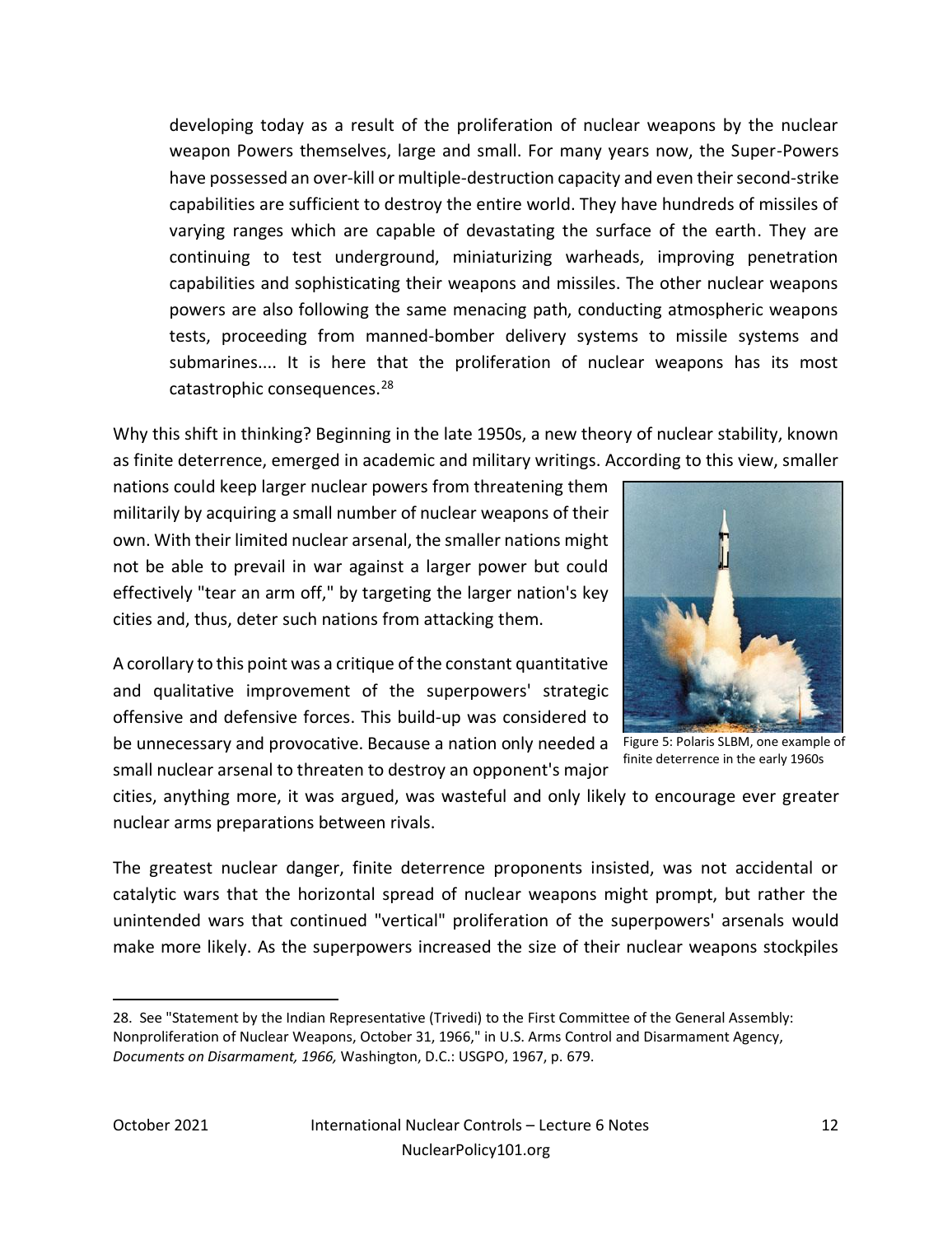and reduced the amount of time needed to deliver them, these experts insisted, the possibility of accidental nuclear wars occurring through miscalculation and accidents would steadily increase.<sup>29</sup>

The earliest manifestations of this view in NPT negotiations came as smaller states tired of the superpowers' unwillingness to move on reaching any nonproliferation agreement until the NATO nuclear sharing issue was resolved. As has been noted, in 1961, the Swedes submitted a resolution before the UN General Assembly calling for an inquiry on the conditions under which nonweapons states might be willing to "refrain from acquiring nuclear weapons." The idea here was to force the nuclear weapons states to support reaching an agreement on nonproliferation by demonstrating the popularity of concluding such a treaty and by threatening to proceed without them.

The presumption of the Swedish inquiry—that nonweapons states might acquire nuclear weapons unless certain "conditions" were met—was clearly at odds with Aiken's original proposition that nonproliferation was equally a security imperative for both weapons and nonweapons states. Indeed, it suggested that a smaller state's acquisition of nuclear weapons was reasonable *unless* it received something in exchange for not proceeding.

This thinking was reflected in the 1962 replies to the UN secretary general's inquiry on the conditions under which nonweapons states might refrain from acquiring nuclear weapons. Of the sixty-two nations that replied, most wanted specific neighbors or all the states within their region to forswear acquiring nuclear weapons as a quid pro quo for them doing so. Several nations, including Italy (which was contemplating acquiring nuclear arms), wanted more  $-$  a halt in the superpowers' nuclear arms build-up.<sup>30</sup> This view received additional support from the

<sup>29.</sup> For the earliest popular presentations of finite deterrence theory see Pierre M. Gallois, "Nuclear Aggression and National Suicide," *The Reporter,* November 18, 1958, 23-26; P. H. Backus, "Finite Deterrence, Controlled Retaliation," *U.S. Naval Institute Proceedings,* March 1959, pp. 23-29; and George W. Rathjens, Jr. "Deterrence and Defense," *Bulletin of the Atomic Scientists,* September 1958, pp. 225-28. Elements of this line of thinking, especially with regard to the desirability of capping the superpowers' arms build-up could also be found in the American studies cited in note 13 that Aiken selectively quoted from when he first submitted his UN nonproliferation resolutions in 1958 and 1959.

<sup>30.</sup> In fact, Italy first voiced reservations about agreeing not to acquire nuclear weapons unless the nuclear weapons nations promised to disarm in a NATO gathering held in February 1962. Later that year, however, it acquiesced and supported a U.S. draft resolution that would allow the use of U.S. weapons by a multilateral NATO naval force. For details see George Bunn, Roland M. Timerbaev, and James F. Leonard, "Nuclear Disarmament: How Much Have the Five Nuclear Powers Promised in the Non-Proliferation Treaty," in *At the Nuclear Crossroads,* edited by John B. Rhinelander and Adam M. Scheinman (Lanham, MD: University Press of America, 1995), p. 15.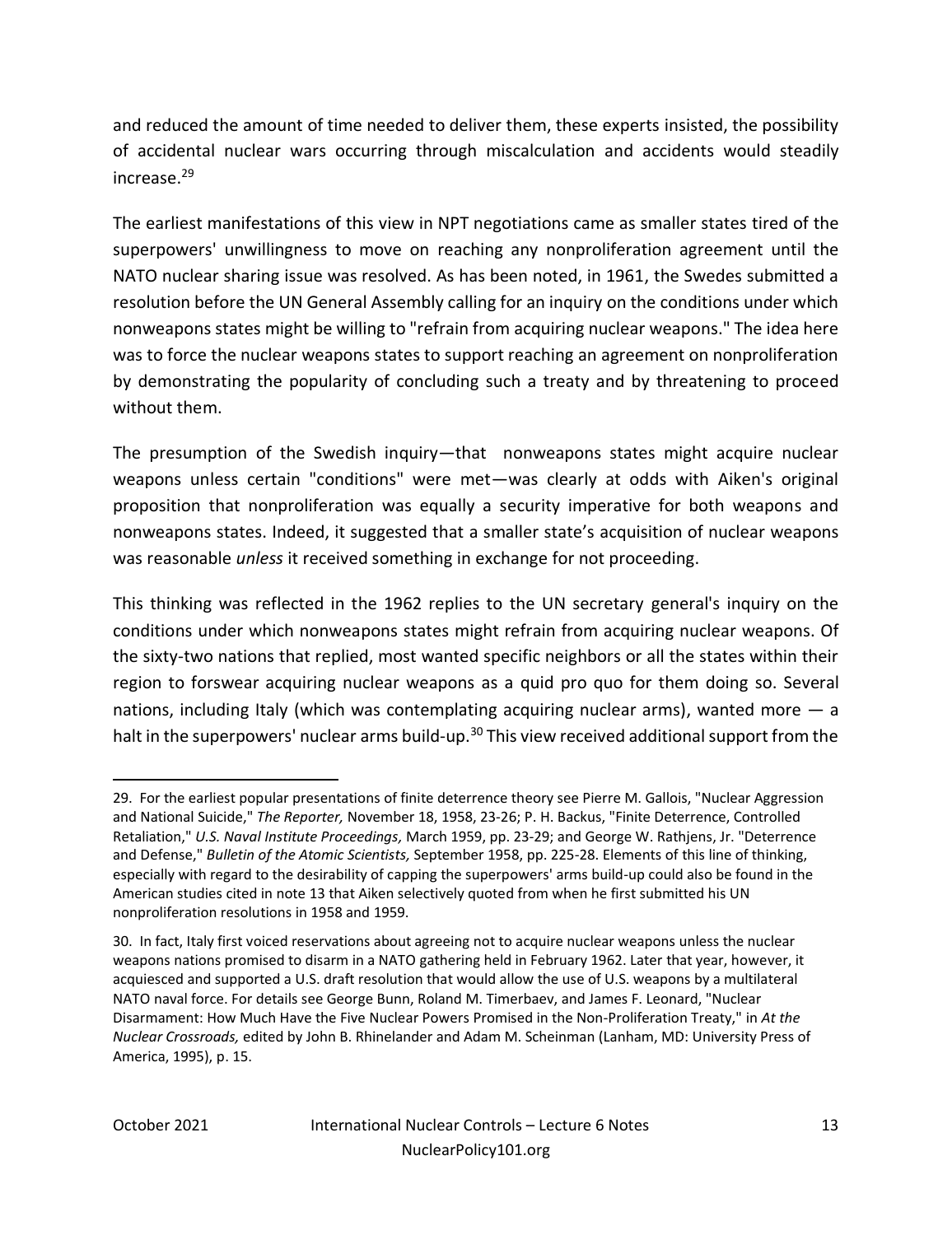United States, Great Britain, and France. For them, general and complete disarmament was the best solution.<sup>31</sup>

For the next two years, though, continued debate with Russia and NATO members over establishing a European MLF prevented reaching any agreement on nonproliferation.<sup>32</sup> In an effort to square the desire many states had for nuclear disarmament and the need to take action against proliferation, India and Sweden (both of whom were working on acquiring nuclear weapons of their own)<sup>33</sup> suggested a new approach. In June of 1965, they recommended combining a nonproliferation agreement with measures that would begin to cap the arms race between the superpowers. To induce the superpowers to disarm, Italy suggested that there be a time limit on how long nonnuclear nations had to refrain from acquiring nuclear weapons. With support from the world's nonaligned nations, the resolution passed overwhelmingly.<sup>34</sup>

From this point on, negotiations for a nuclear nonproliferation treaty *presumed* that nonweapons states had a right to acquire nuclear weapons and that the only question was what they should get in exchange for not exercising it. For the Chinese, it was essential that nonnuclear nations not to be "deprived of their freedom to develop nuclear weapons to resist U.S.-Soviet nuclear threats."<sup>35</sup> For Egypt, acquiring nuclear arms was a sovereign prerogative only to be renounced if the superpowers made clear how they intended to disarm. As Egypt's representative to the UN disarmament talks explained:

The nonnuclear countries will in law renounce their right to nuclear weapons, but nuclear stockpiles and the threat of a nuclear confrontation will in fact continue to exist

<sup>31.</sup> See United Nations, *Disarmament 1945-1970,* p. 266.

<sup>32.</sup> See, for example, the exchange between the Soviet and U.S. representatives to the Eighteen-Nation Disarmament Committee July 2, 1964, in U.S. Arms Control, *Documents on Disarmament, 1964, pp.* 241-56.

<sup>33.</sup> On Sweden's nuclear weapons efforts at the time and India's debate and decision in 1965 to develop "peaceful" nuclear explosives, see Steve Coll, "Neutral Sweden Quietly Keeps Nuclear Option Open," *The Washington Post,* November 25, 1964, A1; and George Perkovich, *India's Nuclear Bomb,* Berkeley: University of California Press, 1999, pp. 60-85.

<sup>34.</sup> The resolution is discussed in United Nations, *Disarmament 1945-1970*, 269. Italy and others continued for the next two years to promote the idea of freeing nations of their nonproliferation obligations if the superpowers failed to disarm. See, for example, "Statement by the Burmese Representative (Maung Maung) to the Eighteen-Nation Disarmament Committee: Nonproliferation of Nuclear Weapons, October 10, 1967" and "Statement by the Italian Representative (Caracciolo) to the Eighteen-Nation Disarmament Committee: Draft Nonproliferation Treaty, October 24, 1967," in U.S. Arms Control and Disarmament Agency, *Documents on Disarmament, 1967,* Washington, D.C.: USGPO, 1968, pp. 463, 529.

<sup>35.</sup> See, for example, "Chinese Communist Comment on Draft Nonproliferation Treaty, September 3, 1967," in U.S. Arms Control, *Documents on Disarmament, 1967*, p. 381.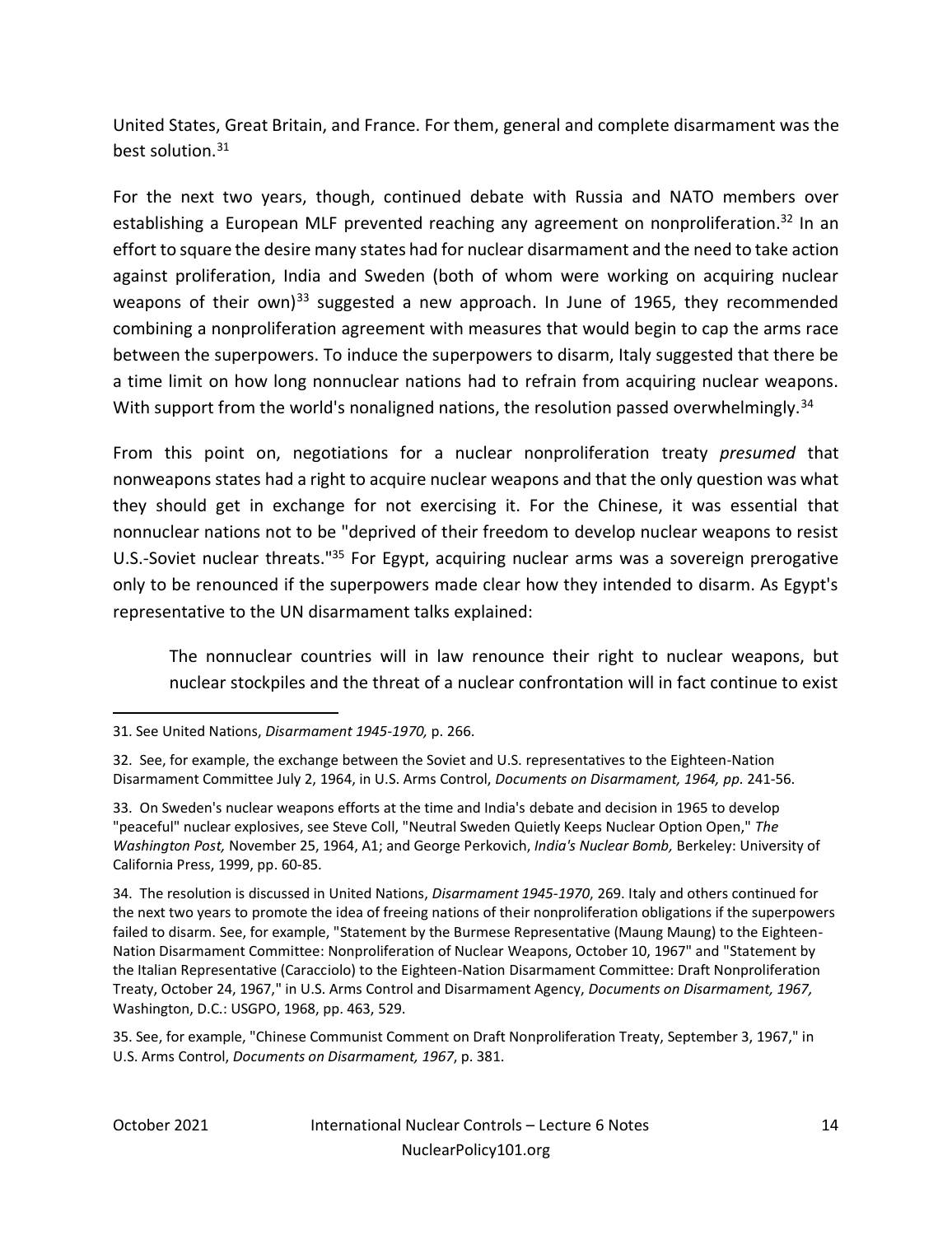indefinitely....This de facto situation could always constitute an incitement to manufacture or acquire nuclear weapons. To diminish this risk still further it will be necessary, pending the complete elimination by radical measures of nuclear stockpiles and the nuclear threat, to include in the treaty a formal and definite indication of what the nuclear Powers propose to do with the existing nuclear armaments.  $36$ 

For Brazil, renouncing their prerogative to go nuclear left them open to nuclear blackmail by states that already possessed nuclear arms. As Brazil's representative explained:

If a country renounces the procurement or production by its own national means of effective deterrents against nuclear attack or the threat thereof, it must be assured that renunciation—a step taken because of higher considerations of the interests of mankind--will not entail irreparable danger to its own people. The public could never be made to understand why a government, in forswearing its defense capability, had not at the same time provided reasonable and lasting assurances that the nation would not be directly or indirectly, the object of total destruction or of nuclear blackmail.

For the Brazilians, this meant that any nuclear nonproliferation agreement had to include guarantees that nuclear weaponsstates would not use or threaten to use their weapons against nonweapons states.<sup>37</sup>

Other states, however, thought that nothing less than nuclear disarmament was necessary to balance matters. Tunisia, like Brazil, was "not happy about renouncing their right to acquire nuclear weapons," but thought that it was too poor of a nation ever to try to acquire them and, thus, could only be truly secure in a disarmed world. Sweden, which was still developing its own nuclear option, shared Tunisia's views. It saw giving up "the most powerful weaponry that has ever been produced by man" as something it, as one of the "smaller and more defenseless nations," could only do if the superpowers disarmed.<sup>38</sup>

<sup>36.</sup> See "Statement of the Egyptian Representative (Khallaf) to the Eighteen-Nation Committee on Disarmament, March 3, 1966," U.S. Arms Control, *Documents on Disarmament, 1966*, pp. 156-57.

<sup>37.</sup> See "Statement by the Brazilian Representative (Azeredo da Silveira) to the Eighteen-Nation Disarmament Committee: Draft Nonproliferation Treaty, August 31, 1967," in U.S. Arms Control, *Documents on Disarmament, 1967,* p. 370.

<sup>38.</sup> See "Address by President Bourguiba of Tunisia to the General Assembly {Extract}, September 27, 1967," and "Statement by the Swedish Representative (Myrdal) to the Eighteen-Nation Disarmament Committee: Nonproliferation of Nuclear Weapons, October 3, 1967," in U.S. Arms Control, *Documents on Disarmament, 1967,*  pp*.* 429, 444.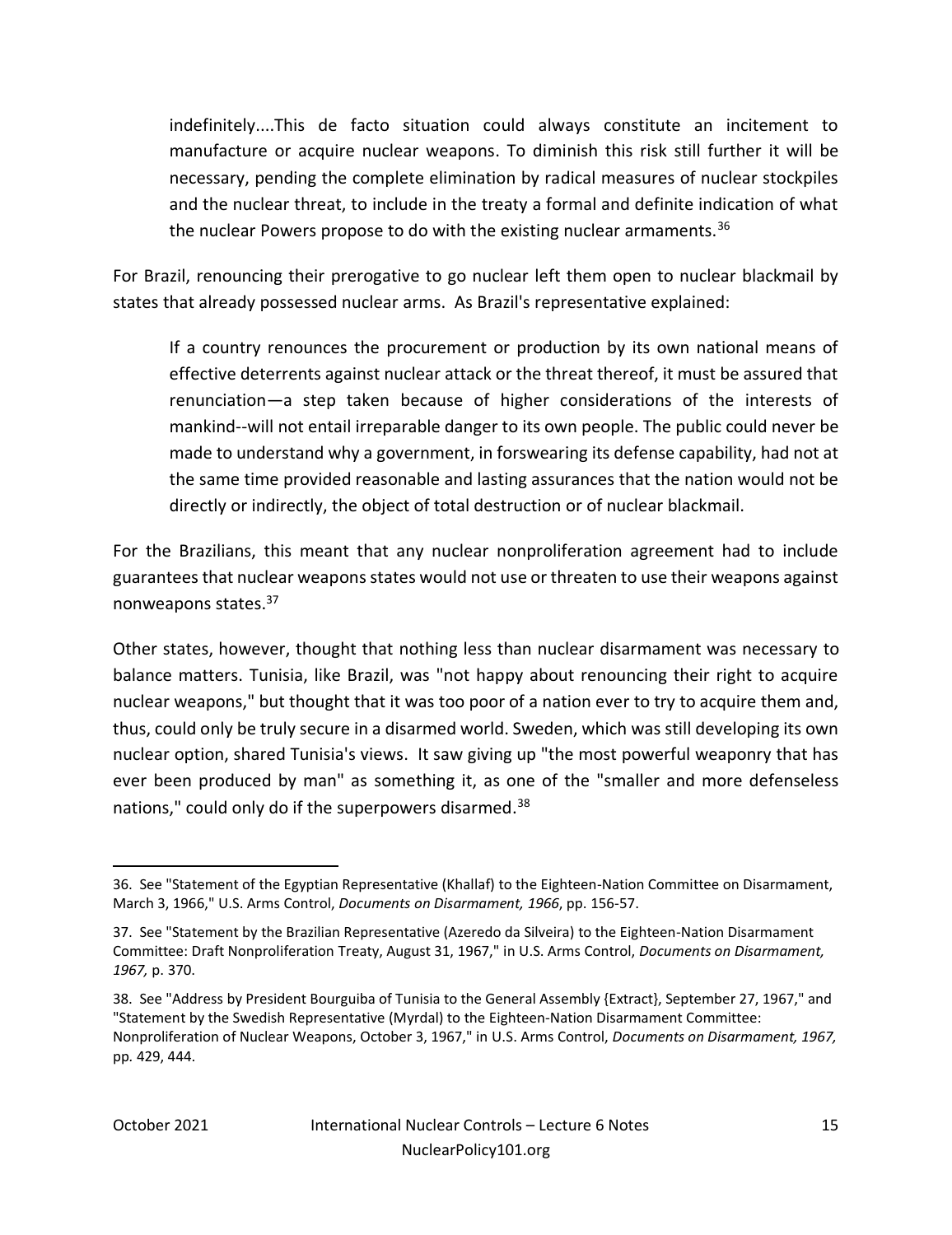Once it was established that nonweapons nations had a sovereign right to acquire nuclear weapons and that they should be compensated in some fashion for renouncing their intention to exercise it, it was only a short, additional step to suggest that they should be allowed to develop sensitive nuclear technologies so they would not be deprived of nuclear energy's "peaceful" benefits.

India, whose president privately had just decided to develop a "peaceful" nuclear explosive option, was most outspoken defending its "right" to "unrestricted" development of nuclear energy. This, in part, reflected India's well-known opposition to international safeguards. India had long objected to such nuclear inspections. These would interfere in India's prerogative to determine and execute its own economic development plans and to maintain its "inalienable right" to "produce and hold the fissionable material required for [India's] peaceful power programs."

After China exploded its first nuclear device in May 1964, India's desire to protect this "inalienable right" became a security imperative. As the Indian external affairs minister explained in 1967:

Most of the countries represented at the disarmament committee appreciated India's peculiar position with regard to the nonproliferation treaty.... China would be a nuclear state which would not be called upon to undertake any obligations. India could have become a nuclear country if it had exploded the bomb as China did. But because India had shown restraint, a desire for peace, and opposition to the spread of nuclear armaments, under this treaty it would find itself in a much worse position than China.... The result of our restraint is that we are a nonnuclear power which will have to suffer all the disadvantages. On the other hand, China, which has shown no restraint, will not suffer from any disadvantage even if it signs the treaty, as it is already a nuclear power.<sup>39</sup>

What were the benefits the Indians felt they were entitled to? The external affairs minister left little doubt: Every nuclear "advantage" the weapons nations had, including nuclear testing should be enjoyed by all nonweapons states for "peaceful" purposes. Otherwise, the draft nonproliferation treaty would "seriously hamper and impede" peaceful nuclear research, since it would prevent nonnuclear countries from undertaking underground explosions for the purpose of carrying out nuclear research, while imposing no such obligation on nuclear weapons

<sup>39.</sup> See "Extract from News Conference Remarks by the Indian External Affairs Minister (Chagla), April27, 1967," in U.S. Arms Control, *Documents on Disarmament, 1967,* pp. 204-5.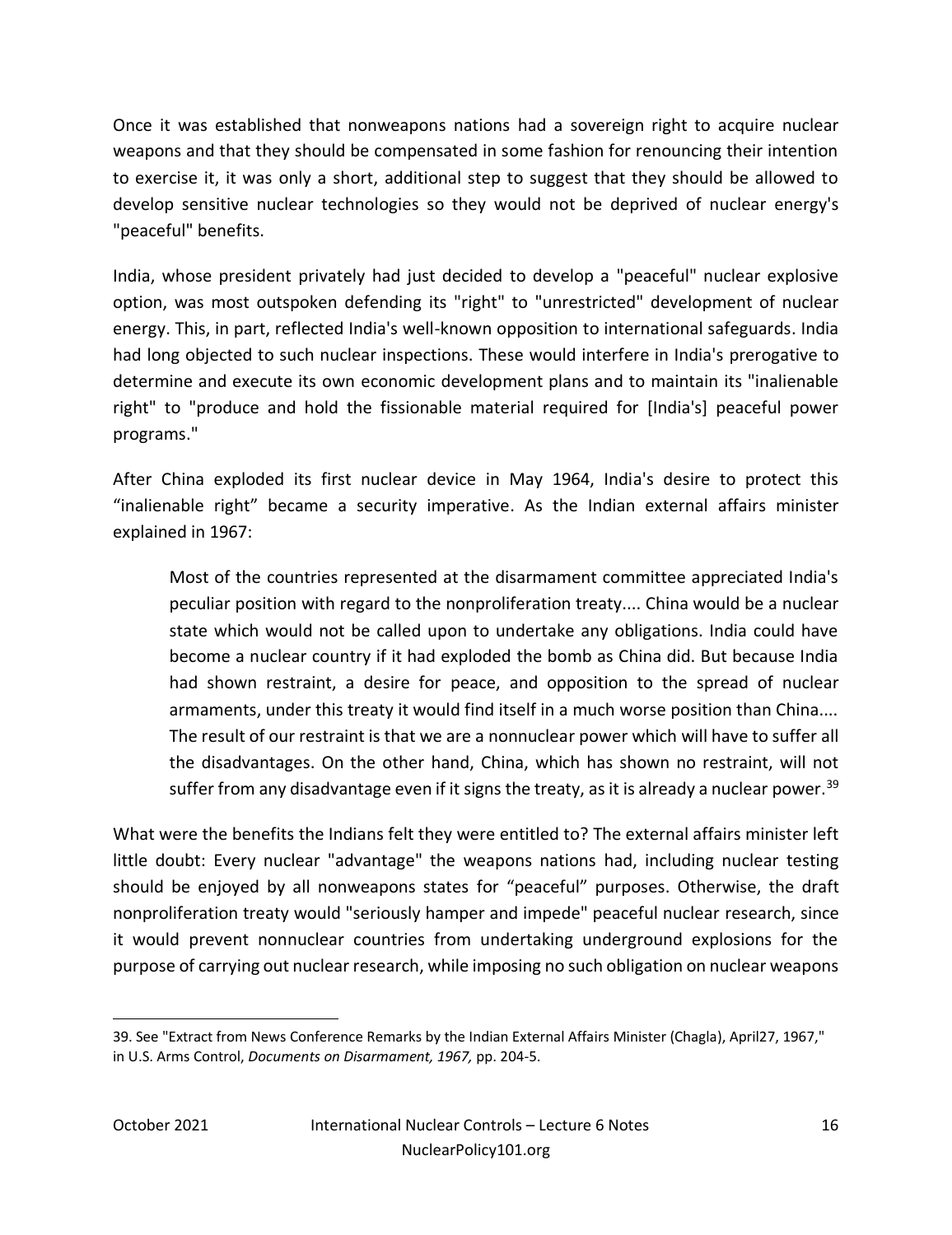states. The ability to produce weapons-usable materials free from intrusive and discriminatory international safeguards and the freedom to develop all aspects of nuclear energy including "peaceful" nuclear explosives, the Indian minister argued, was critical to secure India's "sovereign right of unrestricted development of nuclear energy.<sup>40</sup>

If it were just India that was making these arguments, they might be dismissed as being peculiar to a nation claiming it was "exposed to nuclear blackmail" and that, incidentally, was working on a "peaceful" nuclear explosive program. Yet, in making its case, India was able to cite the views of Brazil's representative who argued that:

…nuclear energy plays a decisive role in [the] mobilization of resources. We must develop and utilize it in every form, including the explosives that make possible not only great civil engineering projects but also an ever-increasing variety of applications that may prove essential to speed up the progress of our peoples. To accept the selflimitation requested from us in order to secure the monopoly of the present nuclear weapon Powers would amount to renouncing in advance boundless prospects in the field of peaceful activities.<sup>41</sup>

Of course, Brazil was also developing a nuclear weapons option at the time.<sup>42</sup> It would be wrong, however, to view Brazil and India's interest in peaceful nuclear explosives (PNEs) without reference to the United States. America, after all, had been touting the possible advantages of peaceful nuclear explosives since the early 1960s as part of an argument against reaching a comprehensive nuclear test ban treaty . The United States was also enthusiastic about the need to develop fast breeder reactors that would use plutonium-based fuels.<sup>43</sup>

Thus, Nigeria, Mexico, and Ethiopia, who had no nuclear power programs of any sort, were every bit as insistent as India and Brazil that any treaty on nonproliferation not place them "in a

<sup>40.</sup> Ibid.

<sup>41.</sup> See ibid., and "Statement by the Brazilian Representative (Correa da Costa) to the Eighteen-Nation Disarmament Committee: Peaceful Uses of Nuclear Energy, May 18, 1967," in U.S. Arms Control. *Documents on Disarmament,1967*, p. 226.

<sup>42.</sup> For a brief description of Brazil's attempt to secure an unsafeguarded military production reactor during this period see Leonard S. Spector, *Nuclear Proliferation Today,* New York: Vintage Books, 1984, pp. 236-38.

<sup>43.</sup> See Albert Wohlstetter et al., *Swords from Plowshares: The Military Potential of Civilian Nuclear Energy,*  Chicago: University of Chicago Press, 1979, pp. 85-86, and Wohlstetter, et al., "The Spread of Nuclear Bombs: Predictions, Premises, Policies," vol. I-1 of *Can We Make Nuclear Power Compatible with Limiting the Spread of" Nuclear Weapon?* Los Angeles: Pan Heuristics, November 15, 1976, ERDA Contract E(49-1)-3747), pp. 9-32, 89- 108.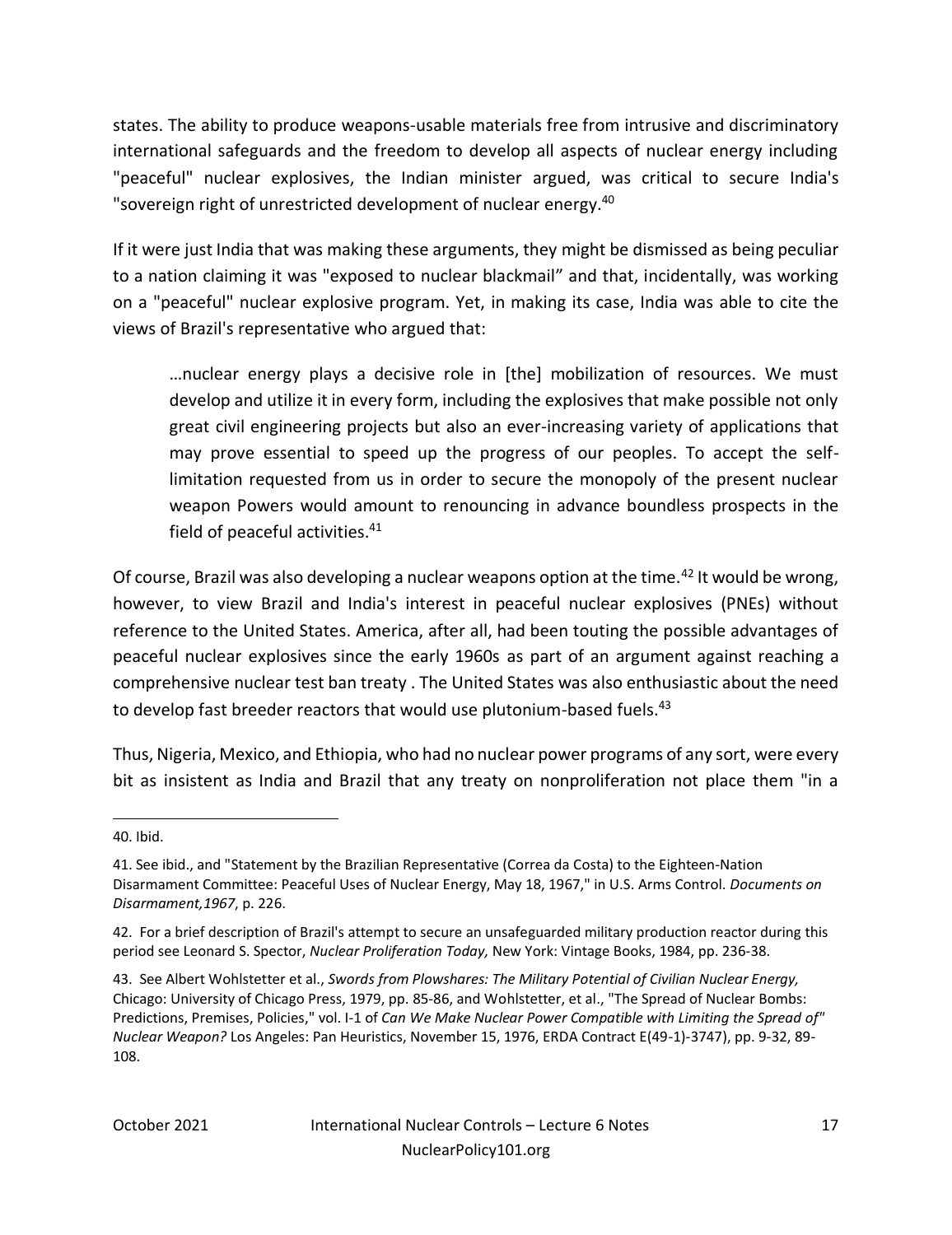position of perpetual inferiority in any field of knowledge."<sup>44</sup> Nigeria's recommendation to solve this problem was

that nonnuclear weapons powers would not only have nuclear explosives, through an international organization, for their peaceful projects but also have opportunities for their scientists to develop to the fullest their intellectual capabilities in all fields, including that of nuclear-explosive technology.<sup>45</sup>

These nations were just as insistent that whatever international safeguards the NPT required not interfere with their development of new power reactors and fuels. They were joined by Japan and Germany, who feared that the United States and Soviet Union would use the NPT's safeguard provisions to steal industrial nuclear secrets from their advanced fast breeder reactor programs. As Germany's foreign minister explained in 1967:

The unhindered civilian utilization of the atom is a vital interest of the Federal Republic...It is known that German scientists are working with the prospect of success on the development of the second generation of reactors, the so-called fast breeders...We go on the assumption that the placing into effect of controls does not interfere with the economic operations of factories, does not lead to the loss of production secrets, but counters the dangers of misuse. For this purpose it is adequate to control the end-product points, and to have a control which possibly could be exercised by automated instruments.<sup>46</sup>

Germany's foreign minister added that nations like his own were already apprehensive of the nuclear weapons states trying to monopolize the civilian nuclear field by dint of their commanding lead in military nuclear technology. At least as great a worry, he argued, was the extent to which inspections under the proposed NPT might compromise the pace and secrecy

<sup>44.</sup> See, for example "Statement by the Ethiopian Representative (Zelleke) to the Eighteen-Nation Disarmament Committee: Nonproliferation of Nuclear Weapons, October 5, 1967"; and "Statement by the Mexican Representative (Castaneda) to the Eighteen-Nation Disarmament Committee: Latin American Nuclear-Free Zone, May 18, 1967," in U.S. Arms Control, *Documents on Disarmament, 1967,* pp. 228, 449-50.

<sup>45.</sup> See "Statement by the Nigerian Representative (Sule Kolo) to the Eighteen-Nation Disarmament Committee: Draft Nonproliferation Treaty, August 31, 1967," in U.S. Arms Control, *Documents on Disarmament, 1967,* p. 377. The Germans also shared this view. See, for example, "Statement by Foreign Minister Brandt to the Bundestag: Nonproliferation of Nuclear Weapons [Extracts], February 1, 1967," in ibid.

<sup>46.</sup> See "Statement by Foreign Minister Brandt to the Bundestag on Proposed Nonproliferation Treaty, April 27, 1967," in *Documents on Disarmament, 1967*, pp. 211-12.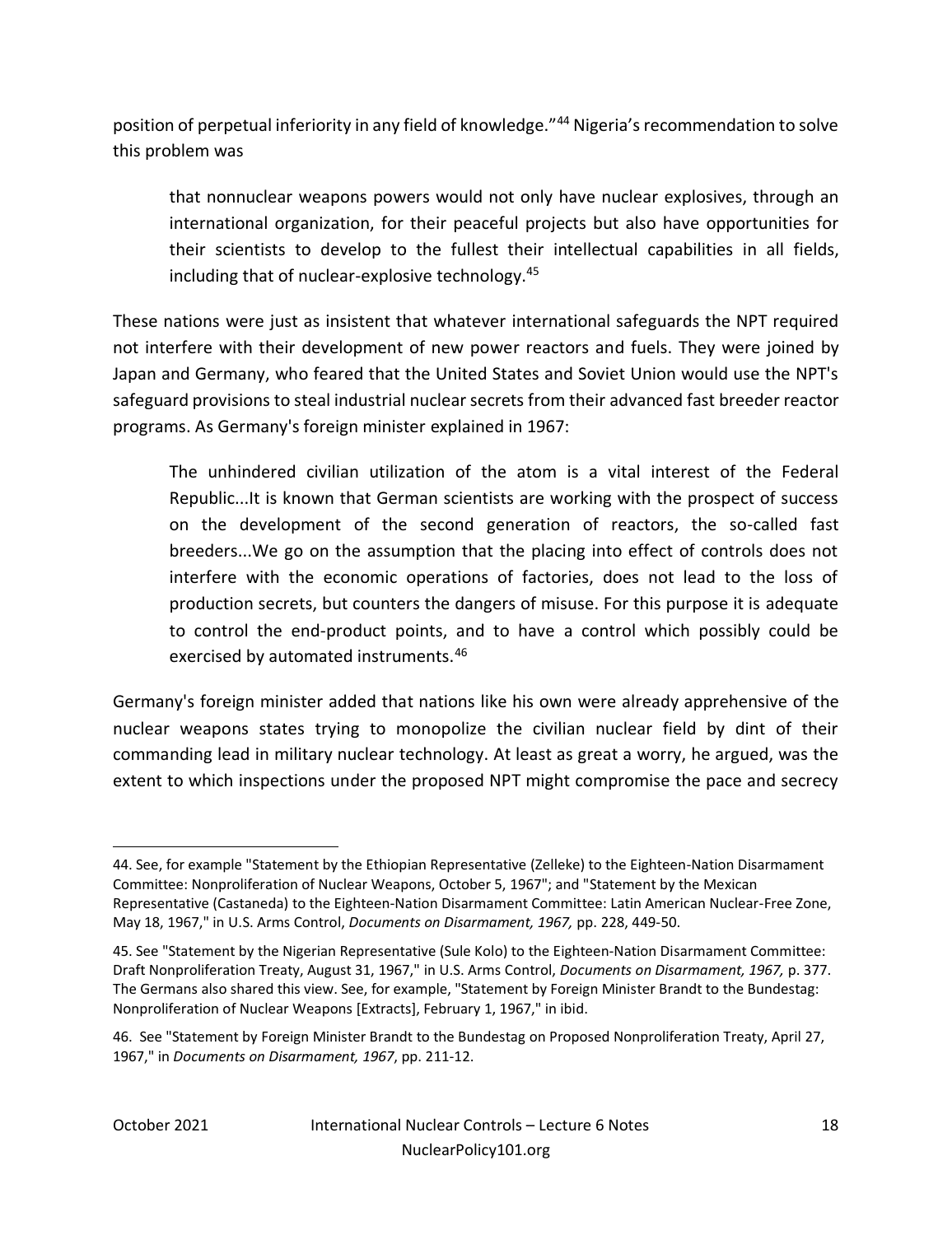of nonweapon states' civil nuclear development.<sup>47</sup>

In the end, the NPT's preamble and Article III stipulated that nations, such as Germany, could meet their safeguards obligations through somewhat less threatening but "equivalent" procedures under EURATOM, that inspections would be restricted to monitoring the flows of source and fissionable materials at "certain strategic points," and that they would be designed "to avoid hampering the economic or technological development of the Parties."

The NPT also emphasized in Articles IV and V that nothing in the treaty should be "interpreted as affecting the inalienable right of all the Parties to the Treaty to develop research, production, and use of nuclear energy for peaceful purposes without discrimination." Indeed, the treaty called on all parties to "undertake to facilitate" the "fullest possible exchange of equipment, materials, and technological information for the peaceful uses of nuclear energy." The treaty established procedures for sharing the "potential" benefits of peaceful nuclear explosives, although it prohibited the direct transfer of explosive devices to or the development of such devices by nonweapon states.

Finally, the treaty called on the weapons states in Article VI "to pursue negotiations in good faith on effective measures relating to the cessation of the nuclear arms race at an early date and to nuclear disarmament." Even the Italians' suggestion of being able to leave the treaty to leverage superpower nuclear reductions was retained after a fashion in Article X. The Italians' specific sixmonth option was rejected along with Nigerian demands that the NPT explicitly empower members to withdraw if the treaty's disarmament aims were "being frustrated."<sup>48</sup> But it was agreed that the treaty would not be of indefinite duration. Instead, it would last twenty-five years and be reviewed as to whether or not it should be extended and, if so, for how long. As the Swiss noted, it was "preferable" that the treaty be "concluded for a definite period" so as to avoid "tying" the hands of nonweapon states who could not be expected to wait indefinitely on the weapons states to disarm.<sup>49</sup> Also, it was agreed that any party to the treaty, under Article X, retained the right to withdraw with three months' notice if it "decides that extraordinary events, related to the subject matter of this treaty, have jeopardized the supreme interests of its

<sup>47.</sup> Ibid.

<sup>48.</sup> See "Statement by the Nigerian Representative (Sule Kolo) to the Eighteen-Nation Disarmament Committee: Draft Nonproliferation Treaty [Extract], November 2, 1967," in U.S. Arms Control, *Documents on Disarmament, 1967,* pp. 557-58.

<sup>49.</sup> See "Swiss Aide Memoire to the Co-Chairmen of the Eighteen-Nation Disarmament Committee: Draft Nonproliferation Treaty, November 17, 1967," in U.S. Arms Control, *Documents on Disarmament, 1967,* p. 573.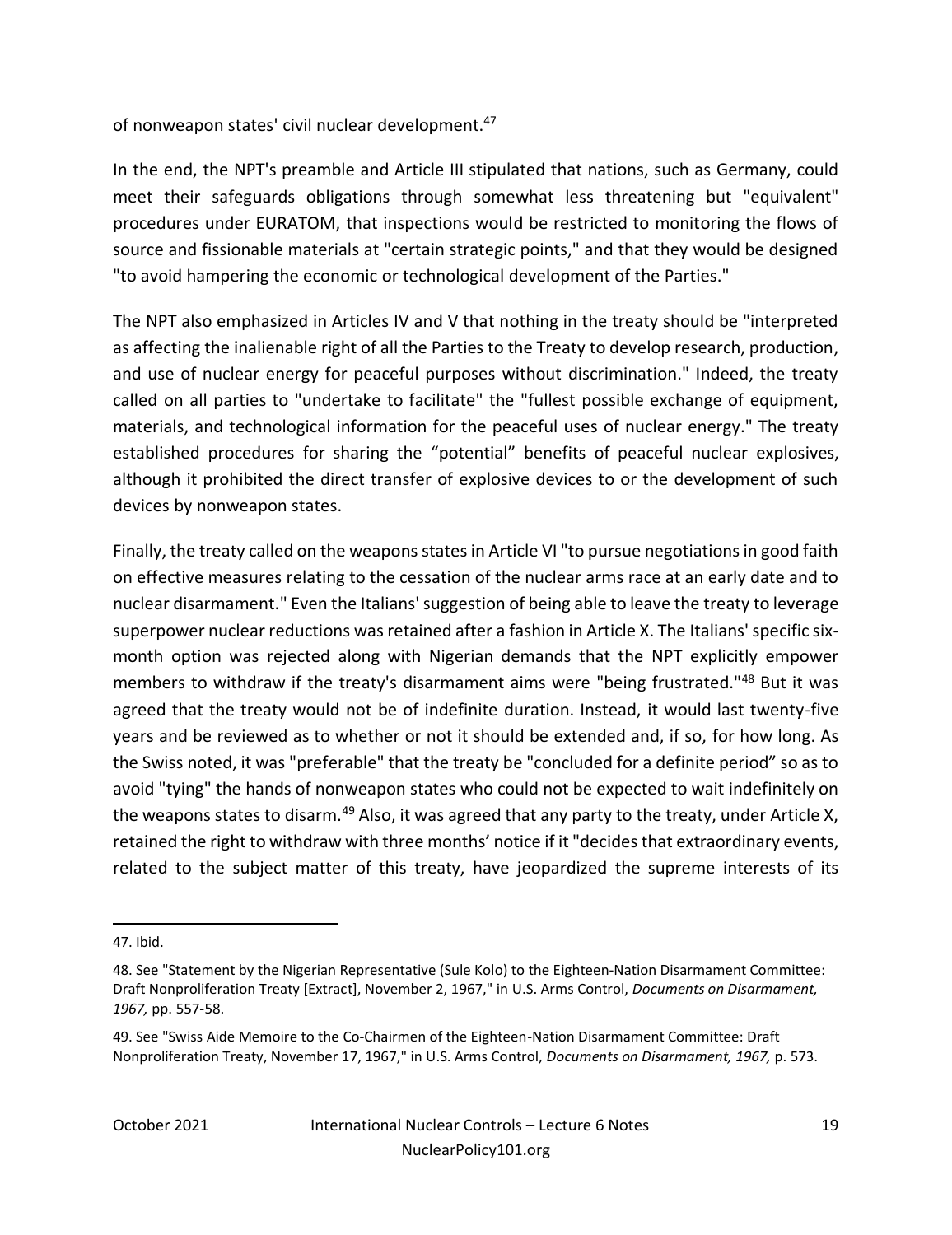country."<sup>50</sup>

#### **What Bargain Was Struck?**

Reading the NPT today, much of this history is still relevant. Certainly the original bargain of the Irish resolutions of the late 1950s is clearly reflected in the treaty's first two articles, which prohibit the direct or indirect transfer and receipt of nuclear weapons, nuclear explosives, or control over such devices. The Irish resolutions are also reflected in Article III, which calls on all treaty parties to accept and negotiate a system of safeguards that would "[prevent] diversion of nuclear energy from peaceful uses to nuclear weapons or other nuclear explosive devices." Finally, the treaty makes it clear in Article IV that parties to the NPT could only exercise their right to develop peaceful nuclear energy "in conformity with Articles I and II."

Beyond this, the NPT's framers made it clear that they shared Foreign Minister Aiken's original concerns about horizontal proliferation. The Germans, for example, defended the NPT "because it is frightening to think what would happen if possession of nuclear weapons were spread chaotically through the world, if some adventurous state were one day irresponsibly to use such a weapon." Echoing this view, Germany's foreign minister argued that "even only one additional nuclear power would start a chain reaction that would be hard to control."<sup>51</sup> The Canadians made essentially the same point, arguing that some discrimination against nonweapon states was "the only alternative to allowing the continued spread of nuclear weapons...and such a process in the end should have no other result than nuclear war...on the greatest scale."<sup>52</sup> The British representative to the General Assembly was just as emphatic:

<sup>50.</sup> This language meant that nonweapon nations might be compelled to withdraw if the weapons states did not live up to their pledge to disarm, see "Statement by the Swedish Representative (Myrdal) to the Eighteen-Nation Disarmament Committee: Nonproliferation of Nuclear Weapons, February 8, 1968"; "Statement by the Ethiopian Representative (Makonnen) to the First Committee of the General Assembly: Nonproliferation of Nuclear Weapons, May 6, 1968"; and "Statement by the Indian Representative (Husain) to the Eighteen-Nation Disarmament Committee: Nonproliferation of Nuclear Weapons, February 27, 1968," in U.S. Arms Control and Disarmament Agency, *Documents on Disarmament, 1968,* Washington, D.C.: USGPO, 1969, pp. 45, 116, 293-94.

<sup>51.</sup> See "Television Interview with Chancellor Kiesinger: Nonproliferation Negotiations [Extract], February 17, 1967"; and "Statement by Foreign Minister Brandt to the Bundestag on Proposed Nonproliferation Treaty, April 27, 1967," in U.S. Arms Control, *Documents on Disarmament, 1967,* pp. 91, 215.

<sup>52.</sup> See "Statement by the Canadian Representative (Bums) to the Eighteen-Nation Disarmament Committee: Nonproliferation of Nuclear Weapons, August 3, 1967," in U.S. Arms Control, *Documents on Disarmament 1967,*  p. 315.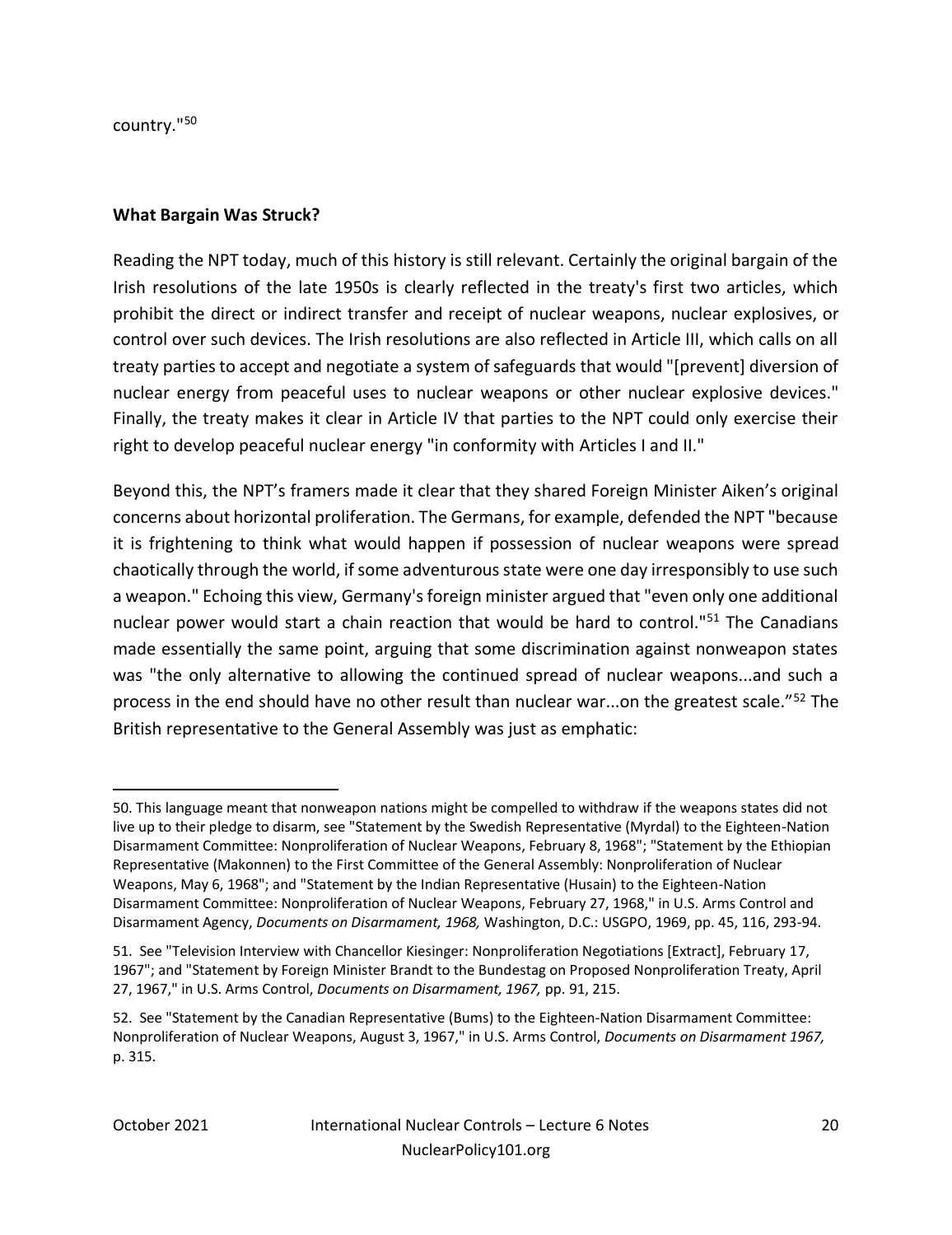We are concerned not only that new possessors of nuclear weapons may employ them against each other, or against a non-nuclear state; we see an even greater danger in the possibility that the use of nuclear weapons by a third country could precipitate a war which would end in a nuclear exchange between the two so-called Superpowers. In our view, and I would think in that of the Soviet Union as well, each additional nuclear power increases the possibility of nuclear war, by design, by miscalculation, or even by accident.<sup>53</sup>

On the other hand, there were more than a few UN representatives who viewed the NPT and its key provisions through the lens of finite deterrence. By this light, horizontal proliferation threats were simply derivative of the superpowers' arms race and of less import. As India's UN representative explained:

Further proliferation is only the consequence of past and present proliferation and unless we halt the actual and current proliferation of nuclear weapons [in nuclear weapons states], it will not be possible to deal effectively with the problematic danger of further proliferation among additional countries.<sup>54</sup>

Clearly, this view, and the view that all states had inalienable rights to unhindered access to civilian nuclear technology and to withdraw from the NPT if the superpowers did not disarm or if their security interests were at serious risk were behind Articles IV, V, VI, and X, as well as most of the NPT's preamble. The wording of Articles I and II, in contrast, had remained virtually unchanged since treaty negotiations began in the early 1960s and reflected the original Irish concerns about accidental and catalytic nuclear wars that further horizontal proliferation might prompt.

Unfortunately, the two views are at odds. Certainly, it is difficult to argue that the further spread of even small numbers of nuclear weapons to other nations will significantly increase the risk of accidental or catalytic nuclear war and, yet, at the same time, maintain that nonweapons states retain a right to withdraw from the treaty and acquire such weapons to get the world's weapons states to limit their own nuclear arsenals. Thus, the debate over what constituted "peaceful" nuclear development "in conformity with Articles I and II" under Article IV and what effective

<sup>53.</sup> "Statement by the British Representative (Hope) to the First Committee of the General Assembly, December 14, 1967," in U.S. Arms Control, *Documents on Disarmament, 1967,* p. 458.

<sup>54.</sup> See "Statement by the Indian Representative (Trivedi) to the Eighteen-Nation Disarmament Committee: Nonproliferation of Nuclear Weapons, September 28, 1967," in U.S. Arms Control, *Documents on Disarmament, 1967,* p. 432.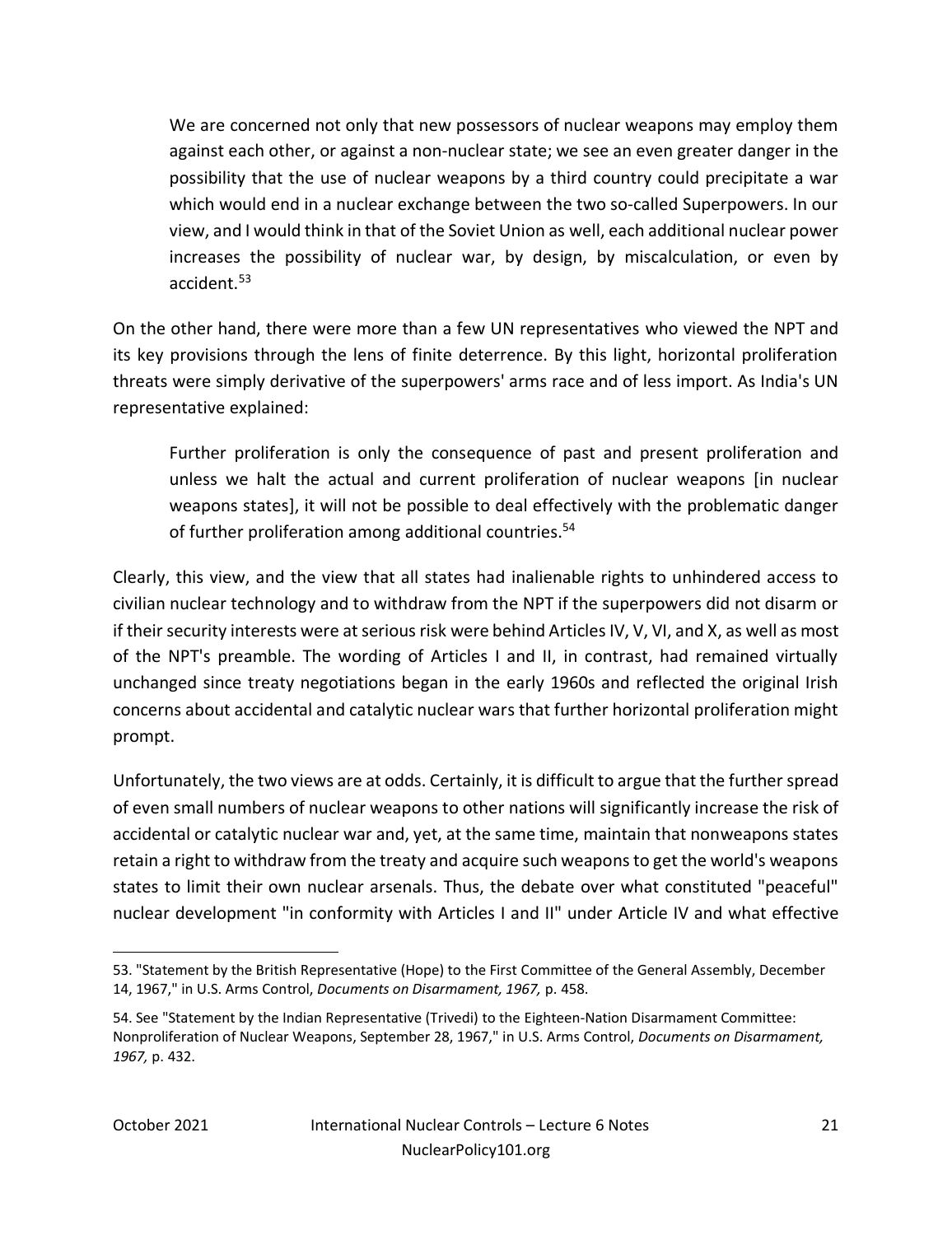safeguards "with a view to preventing diversion" under Article III continued well after the establishment of the NPT.

Those who believed that the superpowers' arms build-up was the key threat to peace insisted that the world's nonnuclear states should have unhindered access to nuclear energy technology so long as it was not intended for bombs. In their view, it would be unfair to deprive the world's nuclear have nots of this technology (which the world's nuclear weapons states were already enjoying) after securing their avowal not to acquire nuclear weapons. As they saw it, so long as nuclear transfers were made under established safeguards procedures, they automatically should be viewed as being "in conformity with Articles I and II." Thus, the Dutch, Belgians, and Luxembourgeois and, at times, even the Americans saw the line between safeguarded and unsafeguarded activities under the NPT as being quite bright.<sup>55</sup> As the Dutch representative explained, unless it was clear that the nuclear assistance was going to build nuclear weapons, it should be assumed it was not:

My delegation interprets Article I of the draft treaty to mean that assistance by supplying knowledge, materials and equipment cannot be denied to a nonnuclear weapon State until it is clearly established that such assistance will be used for the manufacture of nuclear weapons or other nuclear devices. In other words, in all cases where the recipient parties to the treaty have conformed with the provisions of Article Ill, there should be a clear presumption that the assistance rendered will not be used for the manufacture of nuclear weapons and other explosive devices.<sup>56</sup>

The Americans were just as insistent that "peaceful applications of energy derived from controlled and sustained nuclear reactions—that is, reactions stopping far short of explosion" had "nothing to do with nuclear weapons" and, thus, development of such applications would not be affected by the NPT's prohibitions.<sup>57</sup> As the U.S. State Department's own Policy Planning Staff explained in an internal study:

<sup>55.</sup> See, for example, Eldon V. C. Greenberg, *The NPT and Plutonium: Application of NPT Prohibition to "Civilian" Nuclear Equipment, Technology and Materials Associated with Reprocessing and Plutonium Use,* Washington, D.C.: Nuclear Control Institute, 1993, pp. 18-19.

<sup>56.</sup> See "Statement by the Dutch Representative (Eschauzier) to the First Committee of the General Assembly: Nonproliferation of Nuclear Weapons [Extract], May 6, 1968," in U.S. Arms Control, *Documents on Disarmament, 1968,* pp. 295-96.

<sup>57.</sup> See "Statement by ACDA Director Foster to the F1rst Comm1ttee of the General Assembly: Nonproliferation of Nuclear Weapons, November 9, 1966," in U.S. Arms Control, *Documents on Disarmament, 1968,* p. 721.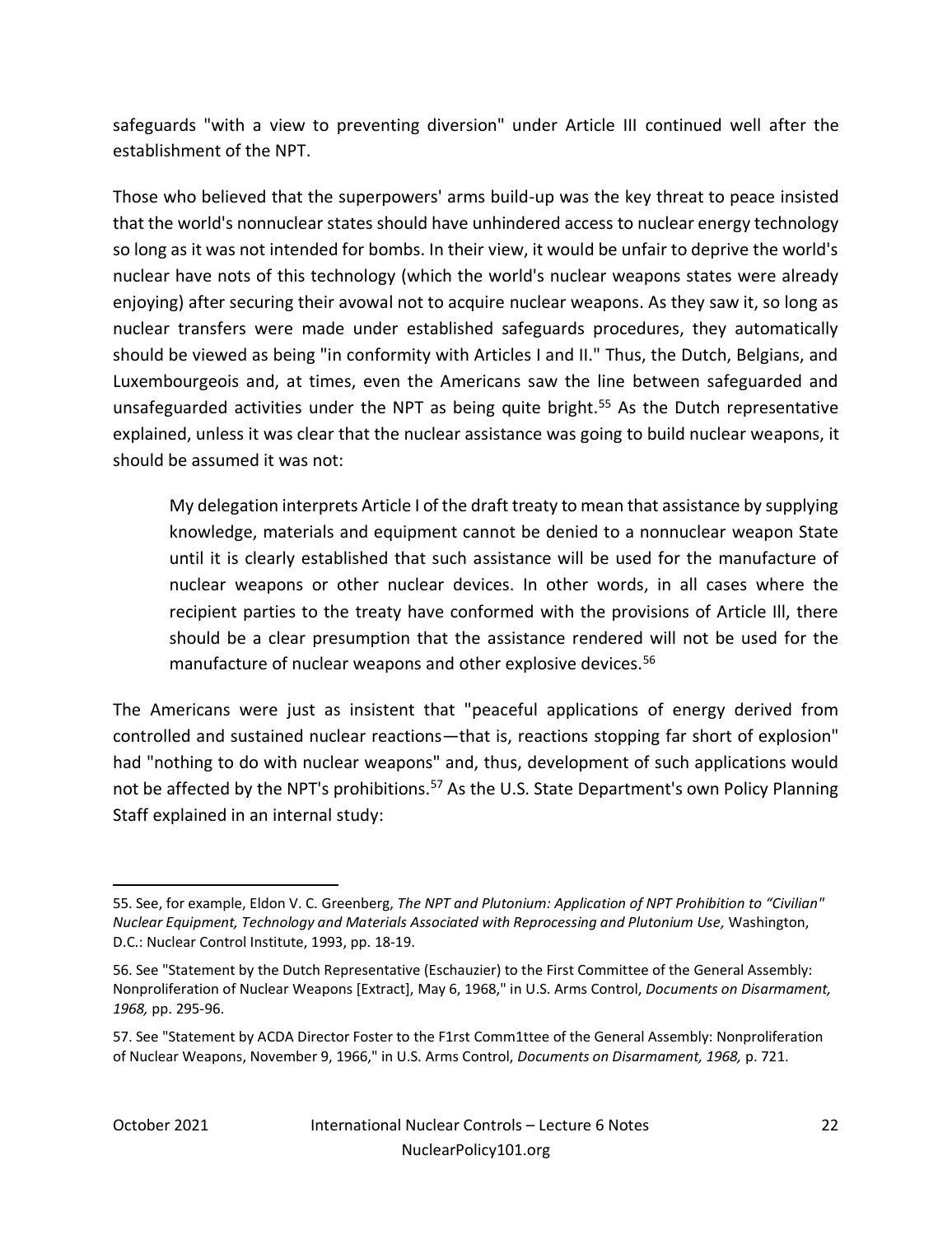After the NPT, many nations can be expected to take advantage of the terms of the treaty to produce quantities of fissionable material. Plutonium separation plants will be built; fast breeder reactors developed. It is possible that experimentation with conventional explosives that might be relevant to detonating a nuclear bomb core may take place. In this way, various nations will attain a well-developed option on a bomb. A number of nations will be able to detonate a bomb within a year following withdrawal from the treaty; others may even shorten this period.<sup>58</sup>

Most NPT negotiators were aware of this problem. Thus, Spanish and Mexican attempts to create a duty on the part of the nuclear haves to provide nuclear energy aid to the nuclear have nots were explicitly rejected by an overwhelming majority of UN members. Reference to "the entire technology of reactors and fuels" in the NPT's text was explicitly rejected as well.<sup>59</sup>

These rejections suggested that the NPT's framers understood that some forms of civil nuclear energy—for example, weapons-usable nuclear fuels and their related production facilities were so close to bomb making that sharing them might not be in "conformity" with Articles I and II. Some of the NPT's framers understood that inspections that lived up to Article III's requirement to "avoid hampering" nations' "technological development," and that were in accordance with the NPT's desire to focus on the "flow" of source and special fissionable materials at "certain strategic points," would have difficulty accounting for significant quantities of weapons-usable material at enrichment and reprocessing facilities and at plutonium and highly enriched uranium fuel fabrication plants. In these cases, timely detection of diversions be unlikely.

As such, mere inspections of these nuclear activities and materials might only mask the probable transfer or acquisition of nuclear weapons. This, in turn, would undermine the NPT's prohibitions in Articles I and II and Article III's stricture that safeguards had to verify member nations' fulfillment of their NPT obligations.<sup>60</sup>

<sup>58.</sup> Department of State, Policy Planning Council, "After NPT, What?" May 28, 1968, NSF, Box 26, LBJL, as cited in Avner Cohen, *Israel and the Bomb*, New York: Columbia University Press, 1998.

<sup>59.</sup> See "Spanish Memorandum to the Co-Chairmen of the Eighteen-Nation Disarmament Committee, February 8, 1968," in U.S. Arms Control, *Documents on Disarmament,1968*, p. 40; and "Mexican Working Paper Submitted to the Eighteen-Nation Disarmament Committee: Suggested Additions to Draft Nonproliferation Treaty, September 19, 1967," in *Documents on Disarmament, 1967,* pp. 394-95.

<sup>60.</sup> For this interpretation, see Greenberg, *The NPT and Plutonium,* and Arthur Steiner, "Article IV and the 'Straightforward Bargain'" (PAN Paper 78-832-08), in Albert Wohlstetter et al., *Towards a New Consensus on Nuclear Technology,* vol. II (Supporting Papers, U.S. Arms Control and Disarmament Agency, ACDA Report No. PH-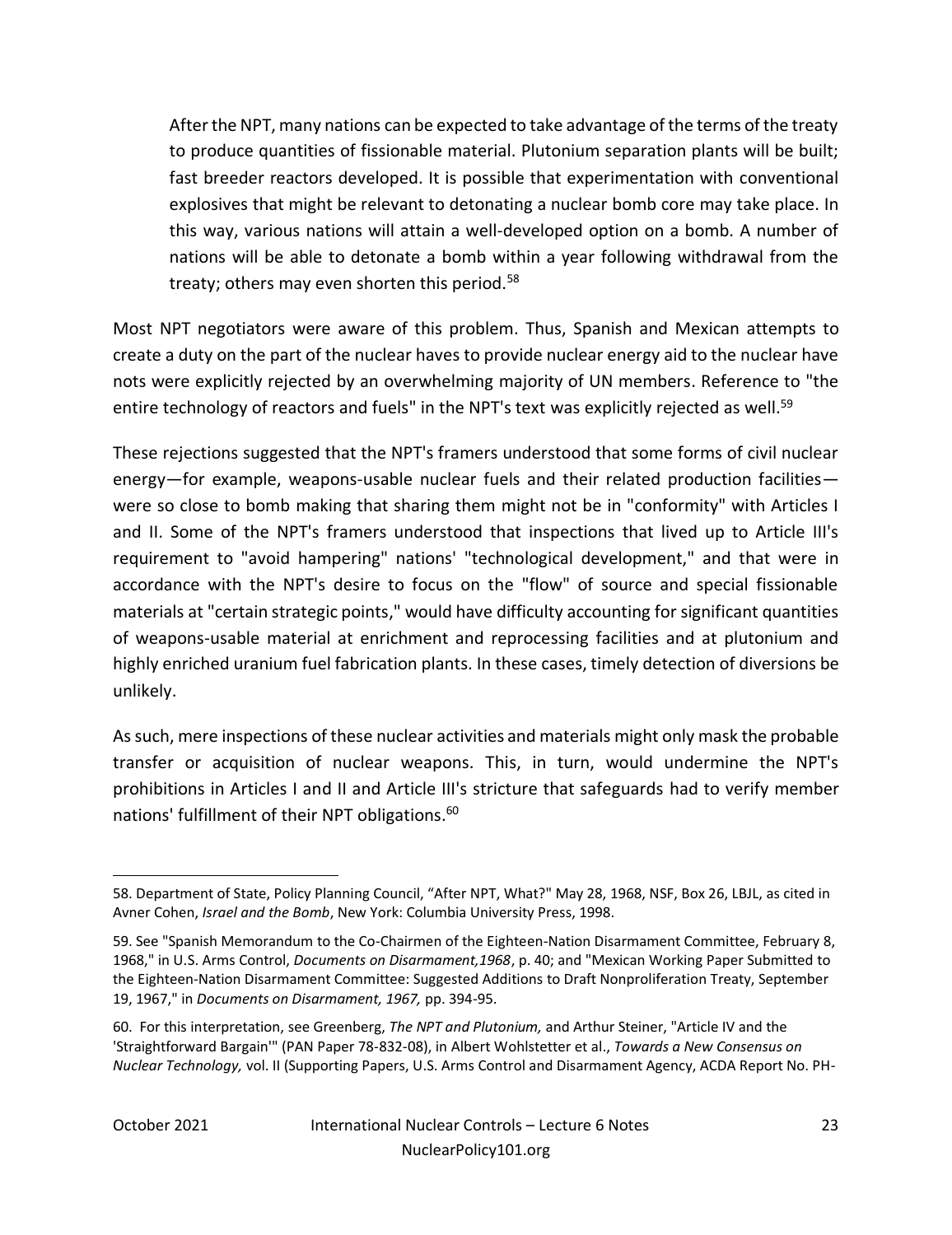

Figure 6: January 10, 2003, Kim Jong Il announced N. Korea's NPT withdrawal was finalized

Unfortunately, the NPT's negotiating record alone can hardly clarify these matters. Indeed, tensions between the NPT's first three articles and those that follow in the NPT still exist today. Unaligned nations, such as Indonesia and Mexico, still argue that weapon states must go much further in reducing their nuclear arsenals and in sharing the benefits of peaceful nuclear energy to keep nonweapon states from abandoning the NPT. And just what constitutes effective safeguards under the treaty is as much a concern for trouble nations (such as North Korea, Saudi Arabia, and Iran) and for dangerous nuclear activities (such as reprocessing in Japan and enrichment in Iran).

Yet, a number of things have changed since 1968. Instead of a bipolar rivalry, today there are three superpowers—the United States, Russia, and China. Rather than an ever-escalating quantitive nuclear arms rivalry

that was run through the 1980s with the Soviet Union, the total number of nuclear weapons the United States, Russia and China today are now less than one-fifth the top Cold War figures.

Nor is the supposed stability that might come from threatening to attack an opponent's cities anywhere near as compelling as once seemed. Certainly, with the release and analysis of information on the Cold War, it now appears that nuclear deterrence between the superpowers was anything but automatic or guaranteed.<sup>61</sup> As for finite deterrence, it has hardly proved to be as cheap, finite or easy as originally promised. In the French case, developing and maintaining a finite deterrence force (the Force de Frappe) demanded France spend billions of dollars to field several generations of strategic systems that never seemed quite credible (or survivable enough) even against a limited Soviet attack. Smaller nations, such as India and Pakistan, now aiming to deter their near nuclear neighbors are likely to face similar challenges that proportionately will be at least as stressful.<sup>62</sup>

<sup>78-04-832-33).</sup>

<sup>61.</sup> See, for example, Richard K. Betts, *Nuclear Blackmail and Nuclear Balance*, Washington, D.C.: The Brookings Institution, 1987; Scott D. Sagan, *The Limits of Safety: Organizations, Accidents, and Nuclear Weapons,* Princeton, NJ: Princeton University Press, 1993; "More Will Be Worse," in Scott Sagan and Kenneth Waltz, *The Spread of Nuclear Weapons: A Debate*, New York: W. W. Norton, 1995, pp. 47-91; and Bruce Blair, *Strategic Command and Control*, Washington, D.C.: The Brookings Institution, 1985, pp. 83-240. Many of the problems highlighted in these works were first forecast in Albert Wohlstetter, "The Delicate Balance of Terror," *Foreign Affairs,* January 1959, pp. 211-34.

<sup>62.</sup> See Albert Wolhstetter, "NATO and the N+1 Country," *Foreign Affairs,* April 1961, pp. 355-87; Francois Heisbourg, "The Prospects for Nuclear Stability Between India and Pakistan," *Survival*, Winter 1998-99, pp. 77-92;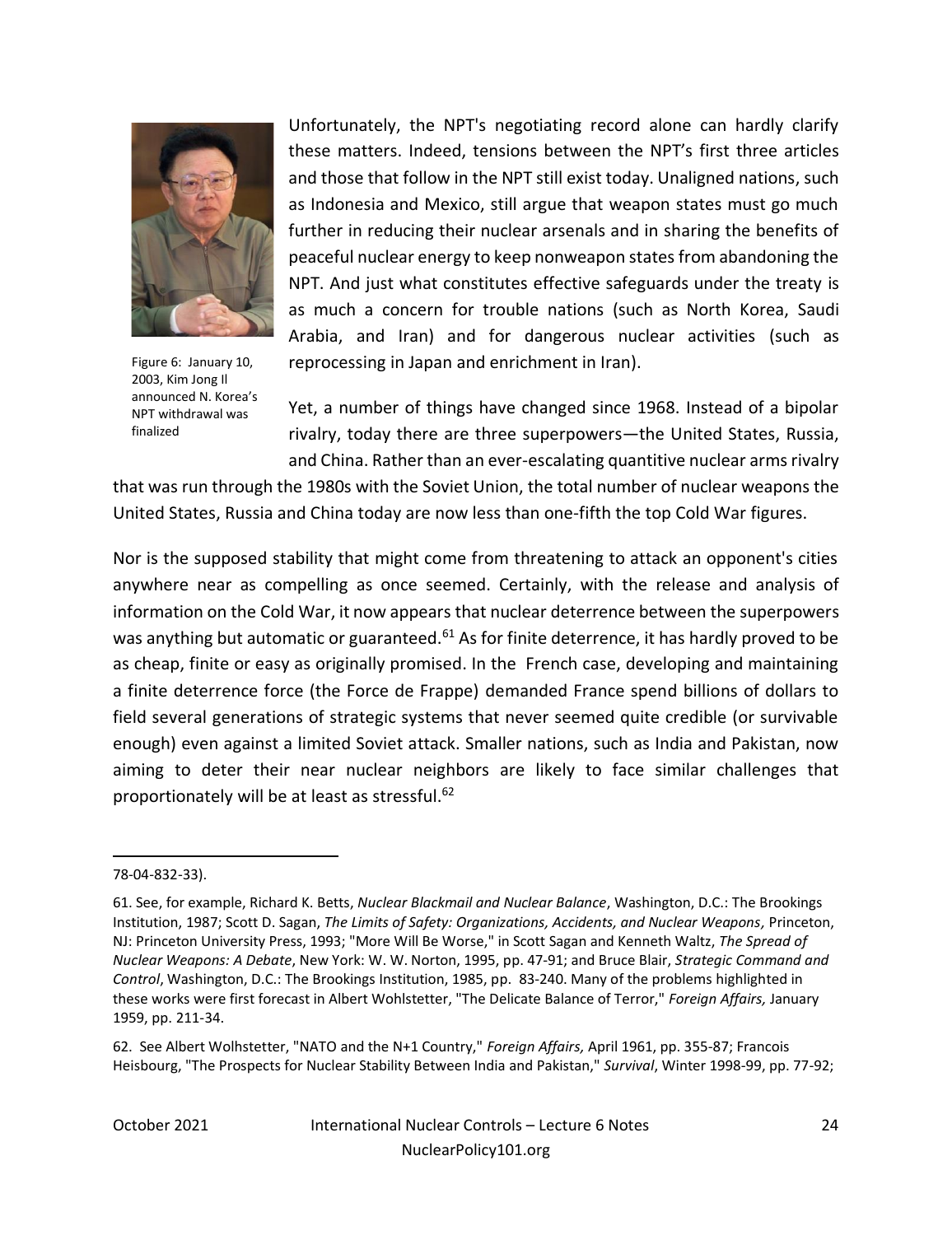As for the promised benefits of peaceful nuclear power, these too now seem less compelling. Certainly, few, if any nations, now believe peaceful nuclear explosives promise any economic benefits. The United States, India, and Russia—the only nations to experiment with such devices—no longer use them, and even Brazil and Argentina, who initially rejected the NPT because it would not allow them to acquire such devices, have renounced their development. Viable nuclear electricity, meanwhile, has been limited to existing uranium-fueled thermal reactors operating only in the largest economies in North America, Europe, and East Asia and, then, only with heavy government subsidies. Nor do corporate economic analyses of how best to reduce carbon emissions support additional investments in the construction of new, large reactors. <sup>63</sup> The economical use of weapons-usable plutonium or mixed-oxide fuels in thermal or fast reactors, is also, at best, many decades away.<sup>64</sup>

Meanwhile, the security dangers of nuclear power programs in certain regions have become all too apparent. Iraq, Iran, North Korea, Taiwan, Saudi Arabia, South Korea, Egypt, India, Syria and Algeria all have had nuclear energy programs that were monitored by the IAEA. Yet, all have either developed nuclear weapons or harbored a desire to do so. Each has attempted to evade comprehensive IAEA inspections. It is unclear if even special IAEA inspections could provide sufficient warning of dangerous activities in such politically turbulent nations.<sup>65</sup> IAEA monitoring of plutonium fabrication and reprocessing activities in such stable nations as Japan have also been criticized as being dangerously deficient. In fact, the amount of weapons-usable material such plants may produce threatens to exceed the amount of fissile material currently present in weapon state arsenals.<sup>66</sup>

Neil Joeck, *Maintaining Nuclear Stability in South Asia,* Adelphi Paper 312, Oxford: Oxford University Press for the IISS, 1997; and Clayton P. Bowen and Daniel Wovlven, "Command and Control Challenges in South Asia," *The Nonproliferation Review,* Spring-Summer 1999, pp. 25-35.

<sup>63.</sup> McKinsey & Company, "Greenhouse gas abatement cost curves," accessed October 11, 2016, available at [http://www.mckinsey.com/business-functions/sustainability-and-resource-productivity/our-insights/greenhouse](http://www.mckinsey.com/business-functions/sustainability-and-resource-productivity/our-insights/greenhouse-gas-abatement-cost-curves)[gas-abatement-cost-curves.](http://www.mckinsey.com/business-functions/sustainability-and-resource-productivity/our-insights/greenhouse-gas-abatement-cost-curves)

<sup>64.</sup> For the last comprehensive economic forecast as to when such fuels might make economic sense, see, for example, Brian G. Chow and Kenneth A. Solomon, *Limiting the Spread of Weapon-Usable Fissile Materials*, Santa Monica, CA: The RAND Corporation, October 1993, pp. 25-54.

<sup>65.</sup> See David Kay, "Detection and Denial: Iraq and Beyond," *The Washington Quarterly* Vol 18, No. 1, Winter 1995, pp. 85-105.

<sup>66.</sup> See David Albright, *Separated Civil Plutonium Inventories: Current and Future Directions,* Washington, D.C.: Institute for Science and International Security, 2000; Chow and Solomon, *Limiting Fissile Materials,* pp. xiv-xv; and Paul Leventhal, "IAEA's Safeguards Shortcomings—A Critique" Washington, D.C.: Nuclear Control Institute,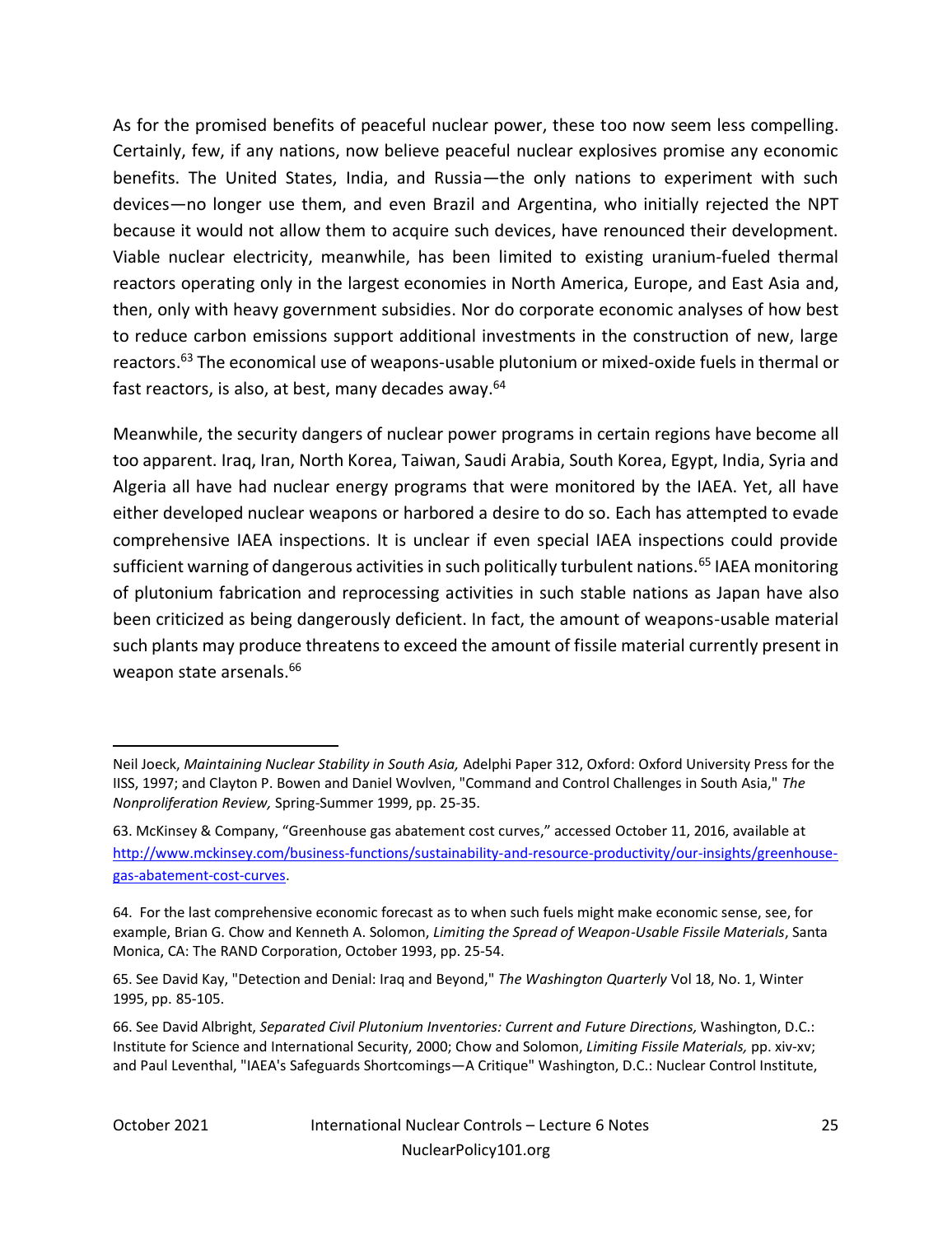The major nuclear supplier states understood these limitations. Shortly after the NPT was signed, efforts began to determine precisely what should be safeguarded under the treaty and how. This task was assumed by the Zangger Committee (named after its chairman, Claude Zangger of Switzerland), which first met in 1971.<sup>67</sup> This committee developed a trigger list of items and nuclear materials that should be subject to IAEA safeguards, but the key nuclear supplier nations did not adopt it until they were compelled to do so by an event that the NPT's framers hoped would never happen.

In May 1974, India exploded a "peaceful" nuclear device that employed "civilian" U.S., Canadian, and Western European reprocessing and heavy water reactor technology and hardware. Although India had not signed the NPT, this event, perhaps more than any other, raised doubts about the adequacy of merely securing peaceful end use pledges in exchange for supplying sensitive civilian nuclear technology—an approach many NPT proponents had hoped would be sufficient.<sup>68</sup> Worse still, for states demanding free access to civilian nuclear technology, it soon gave rise to international control efforts that were explicitly discriminatory.

In an effort to soften the treaty's discrimination between the five recognized nuclear armed states (the United States, Russia, China, France, and the UK) and the rest of the world, the United States and most other governments have argued that the NPT actually rests equally on "three pillars." These consist of 1. sharing peaceful nuclear technology, 2. promoting nonproliferation controls, and 3. advancing global disarmament. Although popular, this view is contestable.

September 12, 1994.

<sup>67.</sup> See Fritz W. Schmidt, "The Zangger Committee: Its History and Future Role," *The Nonproliferation Review*, Fall 1994, pp. 38-44. For more detailed information on the history of the Zangger Committee, see the Federation of American Scientists website,<https://www.nonproliferation.org/wp-content/uploads/npr/schmid21> and [www.fas.org/nuke/control/zangger/index.html](file:///C:/Users/Kate%20Harrison/Dropbox%20(NPEC)/NPEC%20Share/NPEC/Course%20-%20Nuclear%20Policy%20101/Lectures,%20Slides,%20Quiz/6-%20NPT/www.fas.org/nuke/control/zangger/index.html)

<sup>68.</sup> For one of the earliest, most comprehensive critiques of the NPT and IAEA, which followed the Indian test explosion, see Albert Wohlstetter, et al., "The Military Potential of Civilian Nuclear Energy," *Minerva*, Autumn-Winter 1977, pp. 387-538, which is an abridged version of a 1975 U.S. Arms Control and Disarmament Agency study that was subsequently published in full in 1979 by the University of Chicago Press as *Swords from Plowshares.*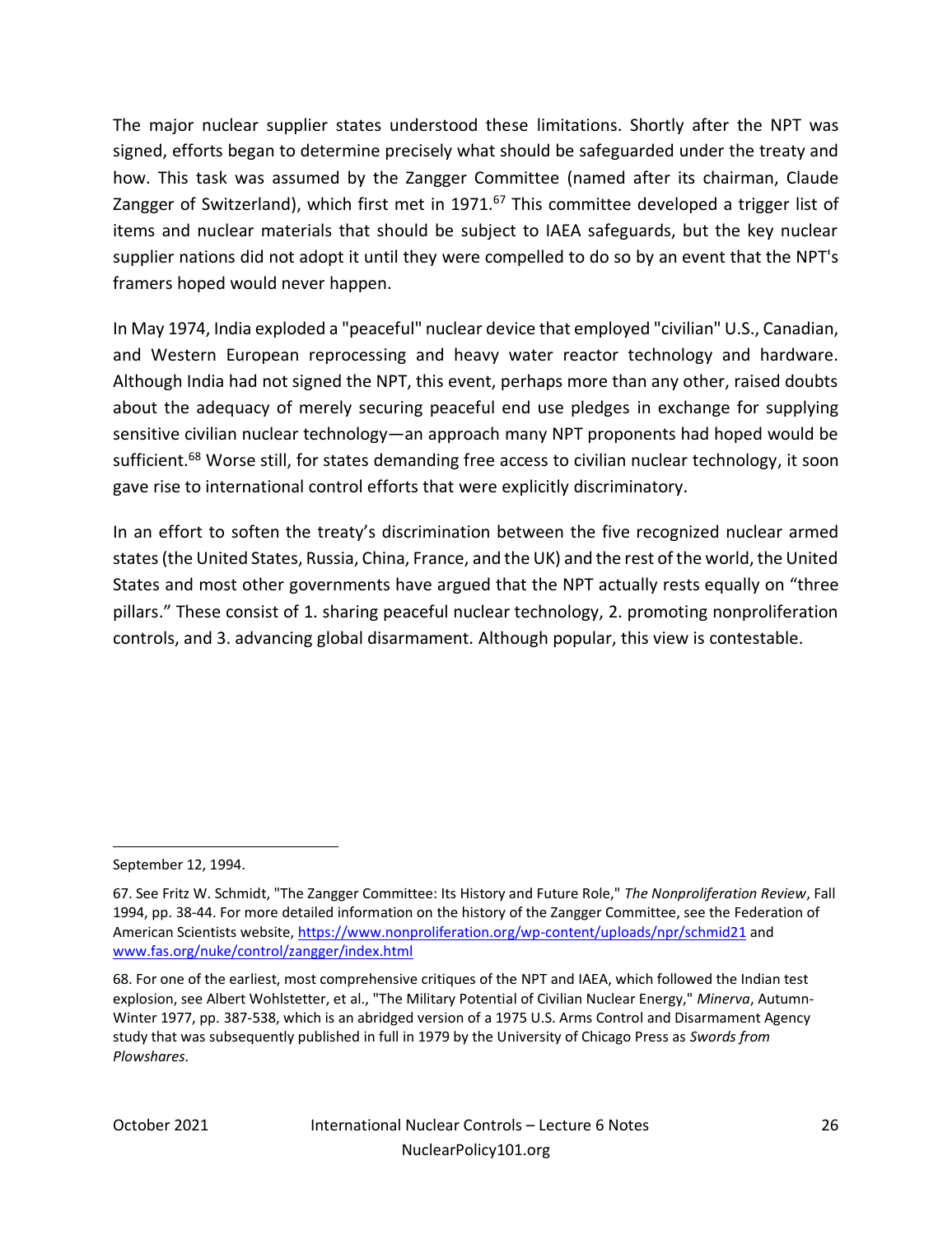

Figure 7: The three pillars of the NPT

First, even though encouraging nuclear weapons restraint can support nonproliferation indirectly, it is unclear how making nuclear disarmament a legally binding quid pro quo for adopting sound nonproliferation measures would work. In practice, smaller states have held their adoption of nonproliferation measures hostage to the superpowers doing more to disarm. Claiming insufficient progress on this front gives them a diplomatic pretext to threaten to acquire nuclear weapons themselves. From a nuclear control perspective, none of this is helpful. Resisting needed nonproliferation controls only increases the prospects for more nuclear weapons proliferation. This, in turn, is only likely to increase demand for more nuclear armament by weapons and nonweapons states alike.

Second, it is unclear how supplying nonweapons states with the benefits of truly "peaceful" nuclear technology could assist in promoting tighter nonproliferation controls. If the technology in question is genuinely benign, by definition, it ought to be easy to safeguard effectively against military diversions and so be safe to share free of any apprehensions it might be diverted to make bombs. If the nuclear item in question is also profitable to sell, it is difficult to understand why nuclear supplier states would need additional incentives, much less nonproliferation ones, to share it.

On the other hand, if what was being sold is proliferation-prone (i.e., close or essential to bomb making) and, therefore, dangerous to share, it is unclear why any state eager to promote nuclear nonproliferation would think it had an NPT obligation to transfer it. Again, effective nuclear nonproliferation presumes the sharing of only truly "peaceful" nuclear goods and technologies.